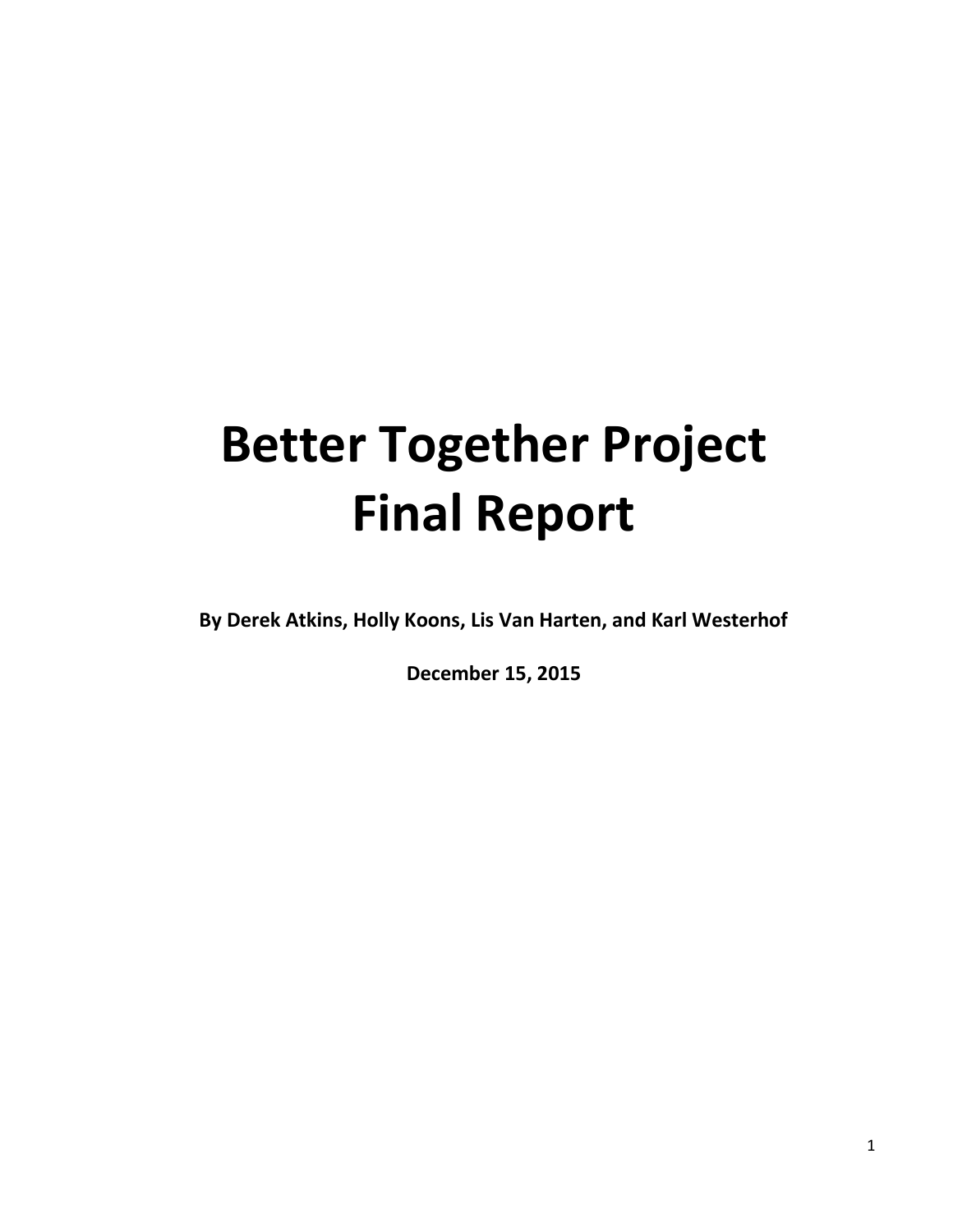# **Better Together Project Report Table of Contents**

| <b>Executive Summary</b>                                                         | 3              |
|----------------------------------------------------------------------------------|----------------|
| Introduction                                                                     | 4              |
| <b>Findings</b>                                                                  | 5              |
| <b>Current Scene</b>                                                             | 5              |
| Findings - Summaries by Functionary Role                                         | 6              |
| <b>Regional Pastors</b>                                                          | 6              |
| <b>Church Visitors</b>                                                           | $\overline{7}$ |
| <b>Stated Clerks</b>                                                             | 7              |
| <b>Mentors and Mentees</b>                                                       | 8              |
| <b>Classis Counselors</b>                                                        | 8              |
| Home Missions Regional and Ethnic Leaders                                        | 9              |
| Findings - Comments by Functionary Role                                          | 9              |
| <b>Regional Pastors</b>                                                          | 9              |
| <b>Church Visitors</b>                                                           | 10             |
| <b>Stated Clerks</b>                                                             | 11             |
| <b>Mentors and Mentees</b>                                                       | 11             |
| <b>Classis Counselors</b>                                                        | 12             |
| Home Missions Regional and Ethnic Leaders                                        | 13             |
| <b>Comments from Classis Dialog Events</b>                                       | 13             |
| <b>Recommendations</b>                                                           | 15             |
| <b>Regional Pastors</b>                                                          | 15             |
| <b>Church Visitors</b>                                                           | 16             |
| <b>Stated Clerks</b>                                                             | 17             |
| <b>Mentors and Mentees</b>                                                       | 18             |
| <b>Classis Counselors</b>                                                        | 19             |
| <b>Next Steps</b>                                                                | 20             |
| <b>Conclusion</b>                                                                | 21             |
| <b>Appendices</b>                                                                |                |
| Appendix A: Project Process                                                      | 23             |
| Appendix B: Connections/Outcomes Diagram                                         | 25             |
| Appendix C: Regional Pastor/Seminary Intern Mini Project                         | 26             |
| Appendix D: The Mirror Diagram                                                   | 27             |
| Appendix E: Church Visitor Pilot Project Report                                  | 28             |
| Reflections on the Church Visitor Pilot Project                                  | 28             |
| Church Visiting and Church Polity - Some Further Discussion                      | 29             |
| Church Visitor Pilot Project Report                                              | 30             |
| Appendices for Church Visitor Pilot Project can be found in a separate document. |                |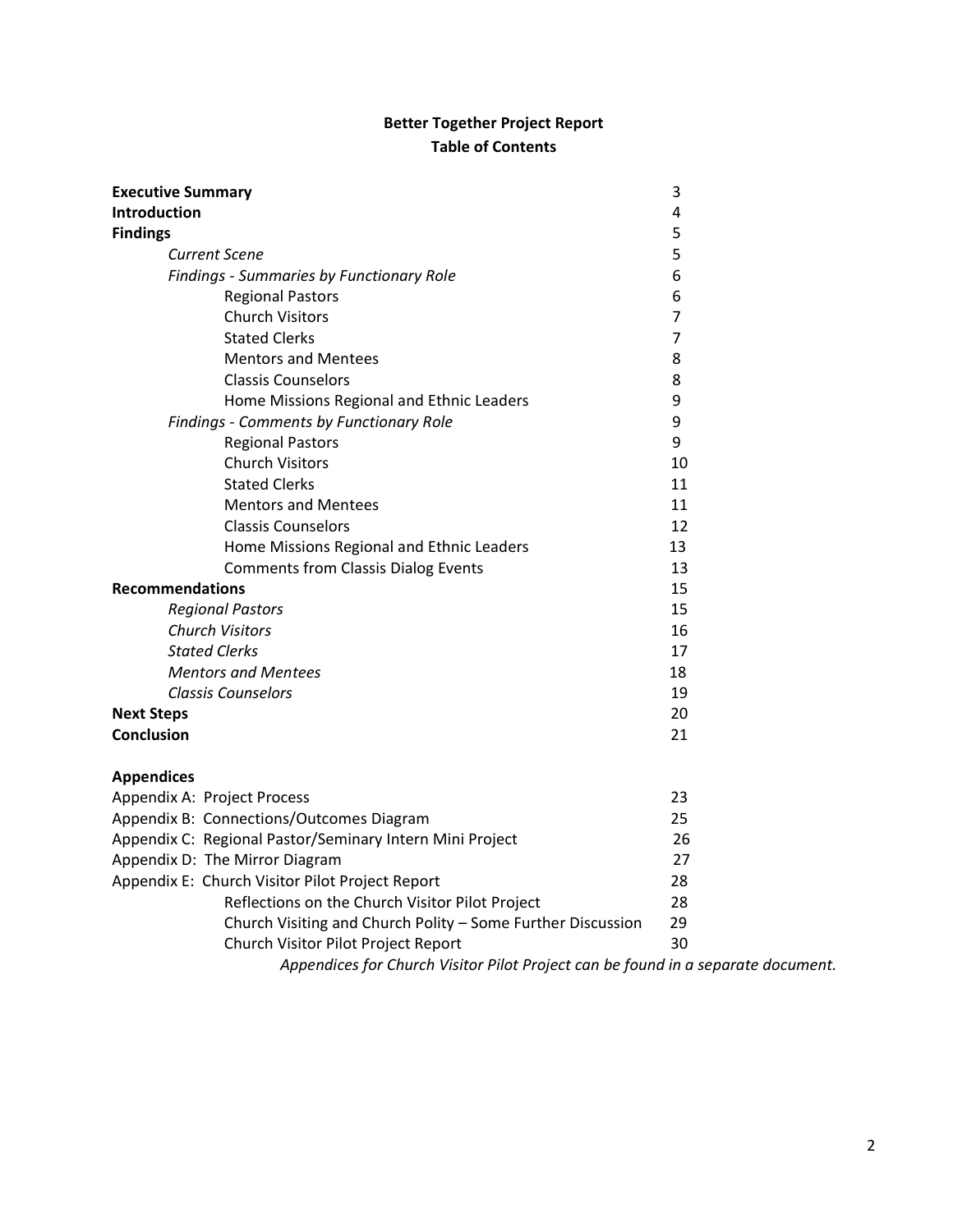#### **Better Together Project Report Executive Summary**

#### **Background and Purpose**

In 2012, Synod took note of the sharp rise in Article 17 situations in the past decade. As a result, the Board of Trustees charged Pastor-Church Relations (PCR) with the task of discovering how the Christian Reformed Church (CRC) could be more proactive in avoiding these separations, rather than being in the reactive mode. As part of the response, PCR created the Better Together Delivery Team to work with classis functionaries to explore some of the underlying issues and uncover possible interventions for reducing and preventing the type of conflicts that can lead to Article 17s.

#### **Participants and Procedure**

Over a period of three years, the Better Together Delivery Team methodically connected with and listened to the experiences and advice of classis functionaries in most of the classes, including Stated Clerks, Regional Pastors, Church Visitors, Mentors, and Classis Counselors. These connections were made via questionnaires, interviews, and gatherings of functionaries from clusters of classes. Themes and issues were extracted from those conversations and presented to sample classes for validation. Recommendations were then developed and presented to PCR and others.

#### **Results**

What has been amassed is a treasure trove of stories of wisdom, pain, hope, weariness, love for the church, and a collection of what are hoped to be promising practices. Great ideas and recommendations for how to better support classis functionaries, who often find themselves on the front lines when congregations and their pastors experience stress and conflict, were gathered. Pastors are stressed, as trending challenges in the denomination and the wider culture result in more and more expectations on them. Councils and congregations face tough issues. Lay leaders are stressed as they get involved in more and more complex issues and conflicts and don't know how to work the system in healthy ways. Wonderful growth in the diversity of leadership can often mean leaders who have not grown up with the mental map of CRC Church Order and come in with expectations that run against the expectations of seasoned CRC leaders and congregations. It was discovered that the Church Order is not well-known and often is not used well by those who do know it. Encouragement and training was voiced as a priority for virtually all functionaries. Healthier relationships are urgently needed throughout the system if the challenges are to be met in Christ-like ways.

#### **Next Steps**

- Many recommendations have gone to PCR. Implementation has begun and will expand.
- PCR will report extensively to the Board of Trustees on this project and its response to it at Synod 2016.
- Conversations about ways to strengthen the mentoring program have taken place with Calvin Theological Seminary. The hope is that mentoring will be coordinated with training for classis functionaries.
- Several pilot projects are underway to strengthen classes as they work to support congregations in both mission and governance.
- The CRC's Director of Ministries and Administration has convened a Classis Renewal Group to coordinate and nurture efforts to strengthen classes for better support of congregations.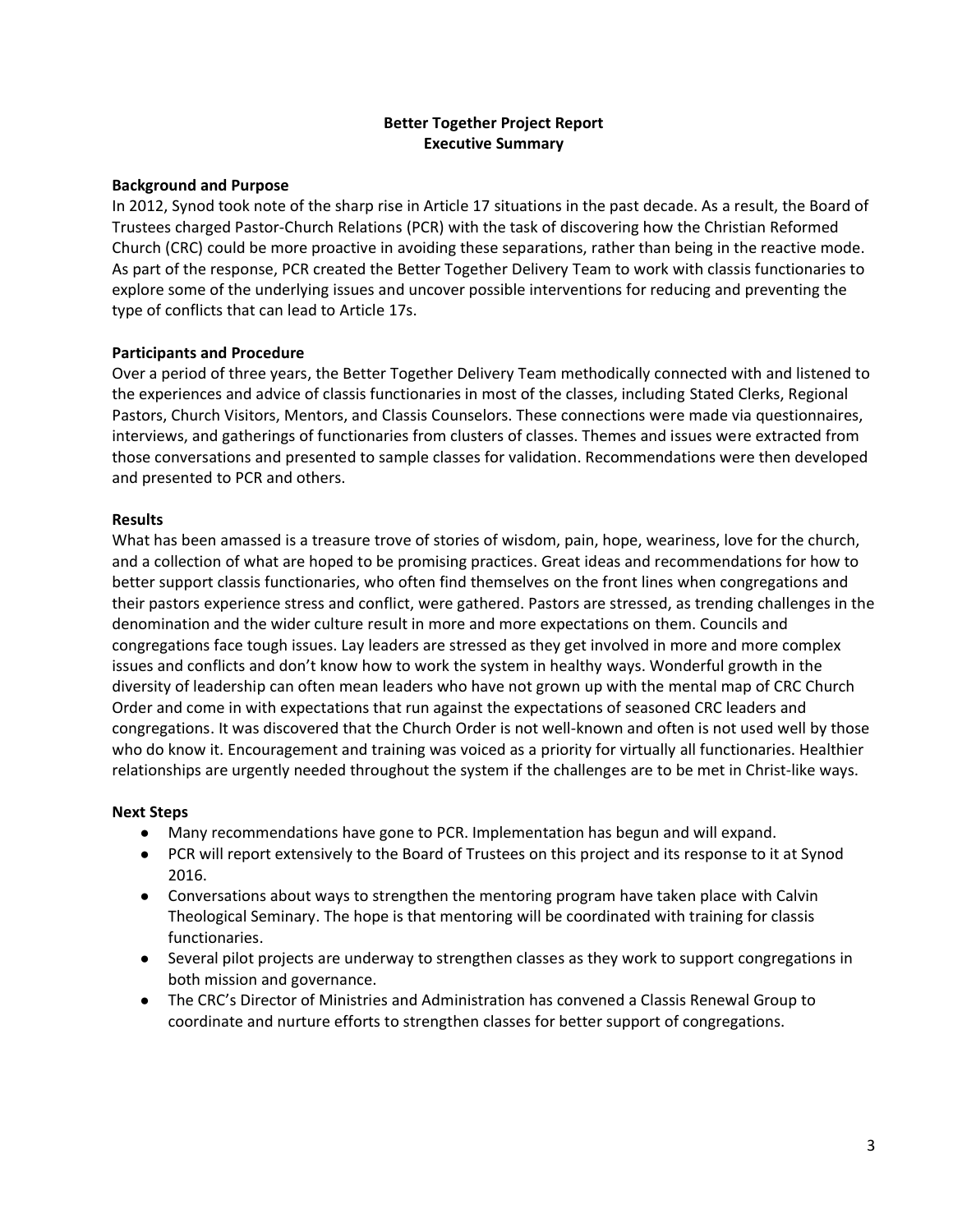#### **Better Together Project Report Introduction**

In 2012, Synod noted the rising number of separations between congregations and their pastors and requested the Board of Trustees (BOT) to take action to address this issue. At the BOT's request, the administration asked the Office of Pastor-Church Relations (PCR) to develop recommendations for action steps. PCR formed the Better Together Delivery Team (BTDT) to determine how to better equip classis leaders for helping churches and their pastors build strong and healthy relationships.

For two and half years, we (BTDT) have been asking questions and listening—learning the lay of the land and learning from classis functionaries. We initially focused our work on 15 pilot classes but quickly found our work spreading out to include more classes. Overall, we've had interactions with the functionaries of almost every classis in the denomination. We've been involved in a sequence of gathering and interviewing Church Visitors, Regional Pastors, Stated Clerks, Classis Counselors, and Mentors/Mentees. We then visited classes and convened regional events to reflect back on our findings so that we could validate or revise them. During our visits and our gatherings we've mostly simply shared information, invited feedback, and asked questions. We found that setting the table for good dialog, prayer, encouragement, and the sharing of stories has a profound value for leaders. Gathering and interacting around generative questions, coupled with intensive listening, has impressed us with its power. This in turn became a format for offering training which was also much appreciated.

At the beginning of the work of the BTDT we formed an Advisory Team made up of members with broader perspective on the issues being addressed. They met with the BTDT quarterly to help with networking, strategic guidance, and concrete useful outcomes. Members of this Advisory Team were:

| Norm Thomasma (Facilitator) | <b>Pastor-Church Relations</b>                           |
|-----------------------------|----------------------------------------------------------|
| Carl Kammeraad              | Regional Pastor, Classis Grand Rapids East               |
| Cecil Van Niejenhuis        | Pastor-Church Relations                                  |
| Dee Recker                  | <b>Synodical Services</b>                                |
| Karen DeBoer                | <b>Faith Formation Ministries</b>                        |
| Kathy Smith                 | Calvin Institute for Christian Worship                   |
| Kiwoong Kim                 | Pastor, Hahn-In CRC                                      |
| Peter Kelder                | <b>Home Missions</b>                                     |
| Sean Baker                  | Pastor, Creston CRC; Classis Ministry Committee GR North |
|                             |                                                          |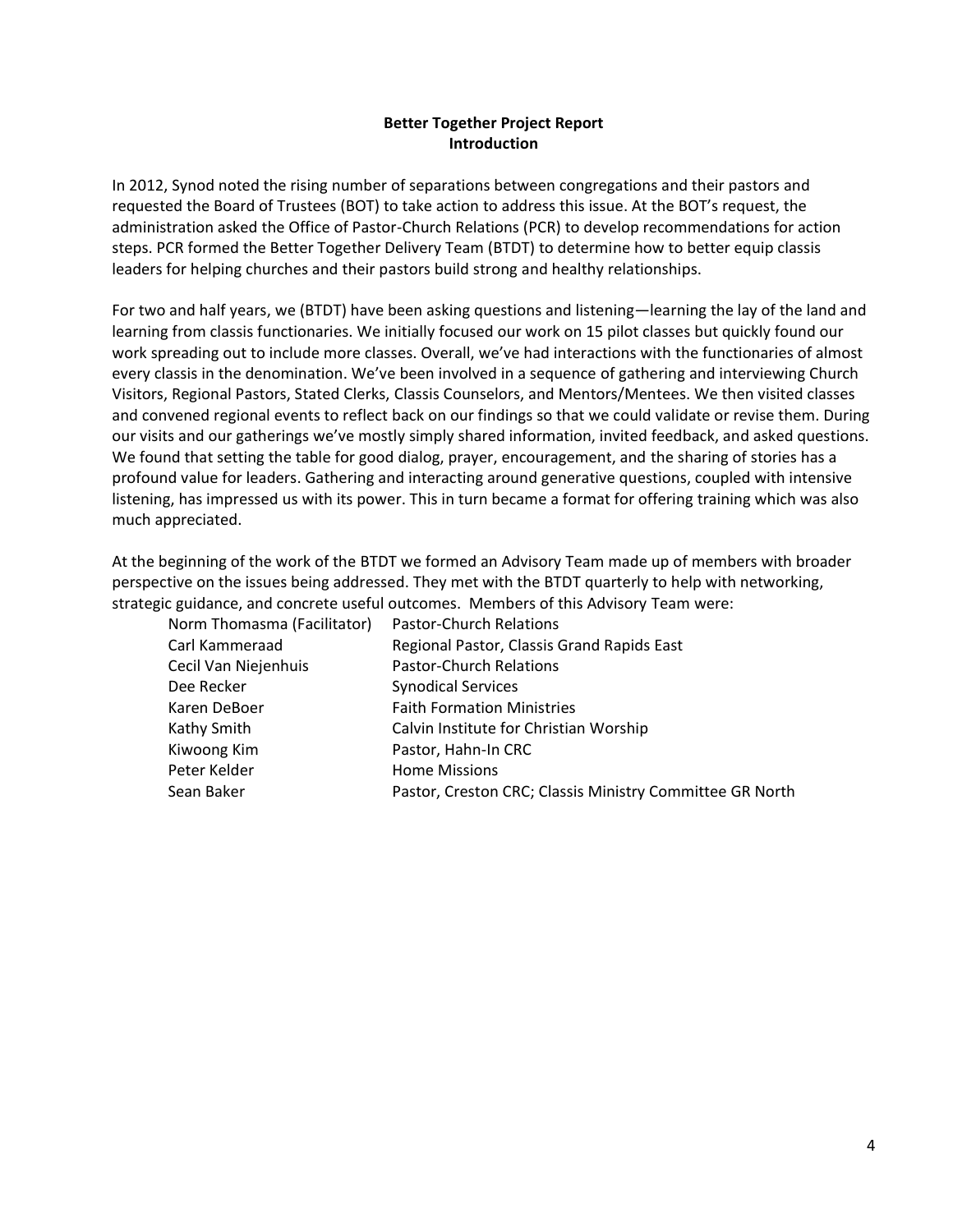#### **Better Together Project Report Findings**

#### **I. Current Scene**

As we engaged classis leaders across the denomination, we heard a consistent theme of concern and stress. While there are many bright places of flourishing and life, there are also consistent concerning trends with which we all live: the CRC seems to be shrinking, it's aging, it appears we're losing our young people, and resources for ministry are getting harder to come by. The more these realities characterize the denomination, the more they increase our concern and our stress, and the more they get in the way of the work of our pastors, congregations, and classes.

The growing anxiety within the denominational systems takes a unique shape because of our historic structures, which are set up to make sure that no real power is ever housed in one person or one office of the church. Congregations are governed by councils that are accountable to gatherings of neighboring congregations (classes) and classes are accountable to synods. (For more on this, and examples of how this dynamic plays out in our denomination, see the section of this report on "Church Visiting and Church Polity" in Appendix E, page 29.) Our Church Order is designed to make sure that nowhere along the line is there an accumulation of authority in any one person. This can result in decision making that is very slow, often unclear, and often fails bring about lasting resolution.

Situations that are extremely painful can drag on for months or years, seemingly without end. Our fear of power leads to frequent turnover of leadership which can result in even more deliberation and deferred action. We're very good at carefully building highly cohesive and articulate studies of issues. However, when issues of leadership and personal relationships are on the table, we fail far too often to achieve healthy reconciliation and healing—in part because of how long the process takes, and that relates to our diffusion of decision making authority.

When anxiety rises, our systems begin to show the symptoms. We tend to get critical, competitive, and resistant. We look around with increasing urgency for someone to resolve the issue, take charge, and fix things. But in our system we can't readily find anybody to blame, nor to follow! Our denominational office has experienced multiple leadership crises in the last decade, and that has only increased our anxiety and our stress. The obvious target, the only enduring office with enough heft to be salient in our system, is the ordained clergy and that is where the pressure gathers. It's the pastor who's expected to stop the membership drain, retain the young people, ensure robust giving, attract new members, give freely of his/her time to classis and denominational duties, and pastor the church with endless love, patience, and creativity. Every day we see the effects of this pattern on the health of our clergy and our congregations. Congregational and classis leadership can be tiring, lonely, and overwhelming. In our conversations we noted a pattern in both pastors and councils of hiding our individual and collective weakness and neediness.

We realize that a significant cultural change is needed in order for the Better Together Project to realize the hoped for outcome of building strong, healthy relationships between congregations and their pastors by equipping classis functionaries to more effectively support congregations and pastors.

What follows are summaries of what emerged from our conversations with Regional Pastors, Church Visitors (two classis functionaries that are often at the forefront when there are challenges between congregations and pastors), Stated Clerks, Mentors, Classis Counselors, and Home Missions Regional and Ethnic Leaders.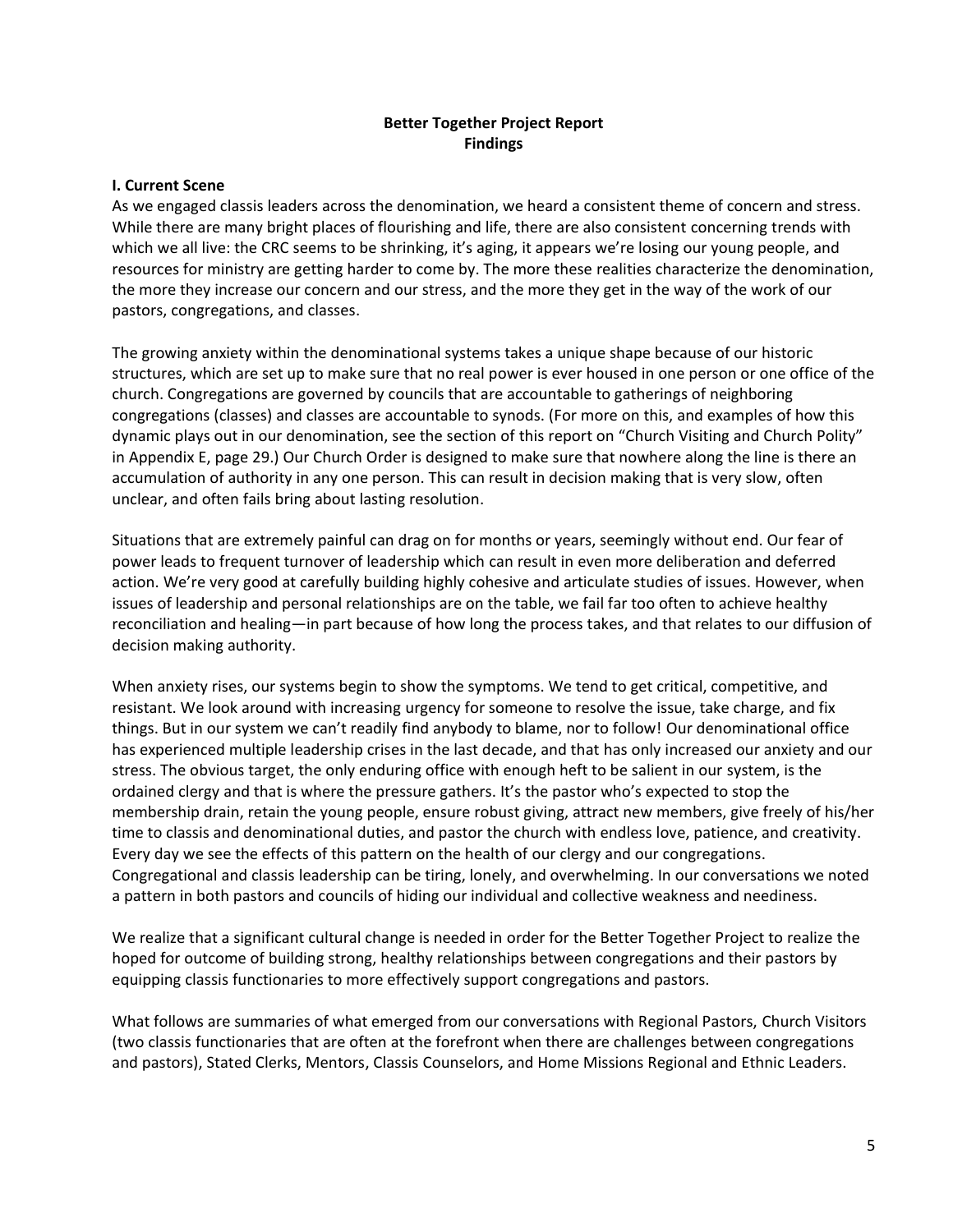#### **II. Findings - Summaries by Functionary Role**

#### **a) Regional Pastors**

The theme of the vital importance of healthy relationships among pastors and classis leaders was probably the most common theme we heard as a team, and the Regional Pastors (RP) sounded this note loudly and clearly. There are two dimensions to this theme: the RPs need to cultivate the kind of relationships that are truly supportive of pastors, and all the relationships within classis need to be healthy in order for the polity, governance, and mission dimensions to be healthy.

Some obstacles to RP work were noted, such as geographical distance, time constraints, costs of travel and hospitality, language and translation. Classes need to take these factors into account in choosing RPs and in providing resources for them.

A hopeful and healthy sign is that there is a longing among leaders for healthy relationships—for healthy communities of peers, for encouragement, advice, and accountability. And yet the stresses that mark the lives of pastors can easily result in "hunkering down", assuming a defensive posture, and resisting deep peer relationships, all of which can be significant obstacles in the work of the RP. Pastoral self-care can be strengthened by good RP practices.

Clearly, having the right people serving in the role is crucial. Rather than filling it with someone who is "available", the assignment needs to be given to someone gifted for the task, with the necessary time, and who demonstrates a willingness to serve. It's essential that classes and councils value, and have a vested interest in, the work of RPs. We found a difference of opinion as to whether the RP should be emeritus. Obviously more time is available to do the RP work if the RP is retired from active ministry, but there is also a question about credibility, especially among younger pastors, if the RP is a more mature or retired person.

We also found that there is a real need and longing among RPs for face-to-face interaction for mutual support and sharing of best practices. They're interested in training opportunities as a subset of that mutual support and encouragement. They also want to know, "Who is my pastor?" The emotional, spiritual, and physical health of the RP is important! The Office of Pastor-Church Relations recognizes this and already provides bi-annual conferences for refreshment and renewal for RPs and their spouses. These conferences are highly appreciated and there is conversation about holding regional conferences in the alternate years.

Convening peer groups of pastors for support and learning is a tool often used by RPs. Obviously, this can help the classis get "more bang for the buck" out of the RP. Some classes also have more than one RP as they try to address obstacles of time and distance. This seems to be a promising practice for those who've adopted it.

RPs are significantly affected by the way their classis signals that it values their work. Careful selection, stipends and expense accounts, having more than one RP, regular reporting to the classis interim committee or executive team -- all these practices can help to create a climate in the classis that increases the effectiveness and the morale of the RP.

For some specific comments we heard from RPs, see "Comments from Regional Pastors" on page 9.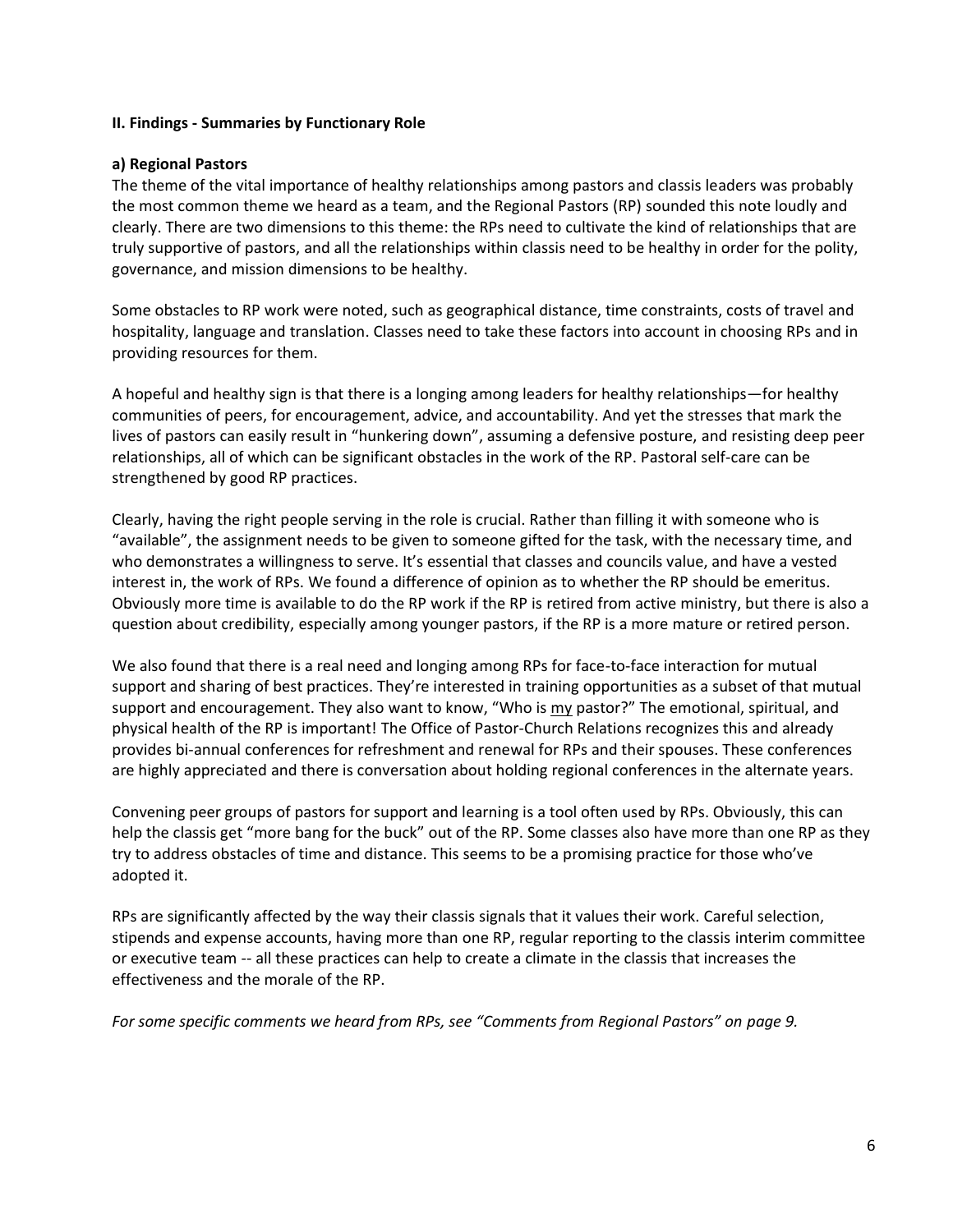#### **b) Church Visitors**

We listened to a variety of pastors and lay leaders who are serving as Church Visitors (CVs), some of whom have experience in church visiting stretching across multiple classes and decades. Stories of deep satisfaction with the practice of church visiting and of pastors who practice their visits with faithfulness and creativity were shared. We also heard about classes who have spent years of creative energy rebuilding a healthy practice of church visiting. The sad truth is that these are exceptions.

We heard a clear message that, in general, the perception is that the church visiting system is broken and the practice has come to have negative connotations. Church visits are seen as an exercise, something to check off a to-do list, or a way to search for problems and therefore are not generally perceived as positive. The "church visiting" and "Church Visitors" labels themselves have a check-up-only tone which is resented. Unfortunately, we found that trust issues are common, visiting is infrequent, relationships are thin, anxiety is widespread, and the inclination to hide the real issues is commonplace.

All of this is resulting in reduced respect for the people (CVs) and the process, and a lack of trust and honesty. The practice of church visiting is seen by many as unworkable, underappreciated, and undervalued.

The culture in which our churches exist has changed, but the church visiting system and the role haven't. This makes CVs feel ill-equipped to deal with issues that call for anything more than following the rules or guidelines. Most CVs don't find the questions in the *Guidelines for the Conversation with Church Visitors*  overly helpful. Except for a few classes, most CVs aren't trained, nor do they think they have the authority to respond—which, when dealing with problems, makes next steps all but impossible. In addition, many CVs are working with time and distance constraints.

Another major concern among CVs is how reporting is handled at classis. Expectations are often not clear, what is done with the reports is often a mystery, and whether the classis values the reports at all is frequently in question. Most CVs are eager to carry out their role well, but struggle in the face of these challenges. One of the most seasoned pastors we spoke with made it very clear that he saw no hope in attempting to "repair the system" of church visiting. His wisdom: it needs to be re-invented.

#### *For some specific comments we heard from CVs, see "Comments from Church Visitors" on page 10.*

#### **c) Stated Clerks**

In moving on to sample the experiences of Stated Clerks (SC), we thought we might be getting farther away from the heart of the issue. But in fact we heard an important additional perspective which speaks helpfully and directly to the experiences of the congregations and pastors across the denomination. We were affirmed in the overall tone and specifics of what we had been hearing from others. In general, the denominational systems and policies are not being used or not being used creatively and wisely. Is this because the structures and the Church Order themselves are somehow outdated or because we no longer know how to use them well—or at all? Perhaps it's a combination of all these things.

Stated Clerks affirmed that the church visiting concept is in such disrepair in so many places that it needs immediate and urgent attention. Stated Clerks seem to agree that the concept itself has significant merit and that it's the practice that's broken. Learning how to work the system, how to adapt it creatively, and how to do it in real-time in response to developing situations are the challenges facing many SCs. In other words, we're venturing to say that our listening to SCs confirms our tentative idea that church visiting may need some radical relearning rather than being abandoned and replaced.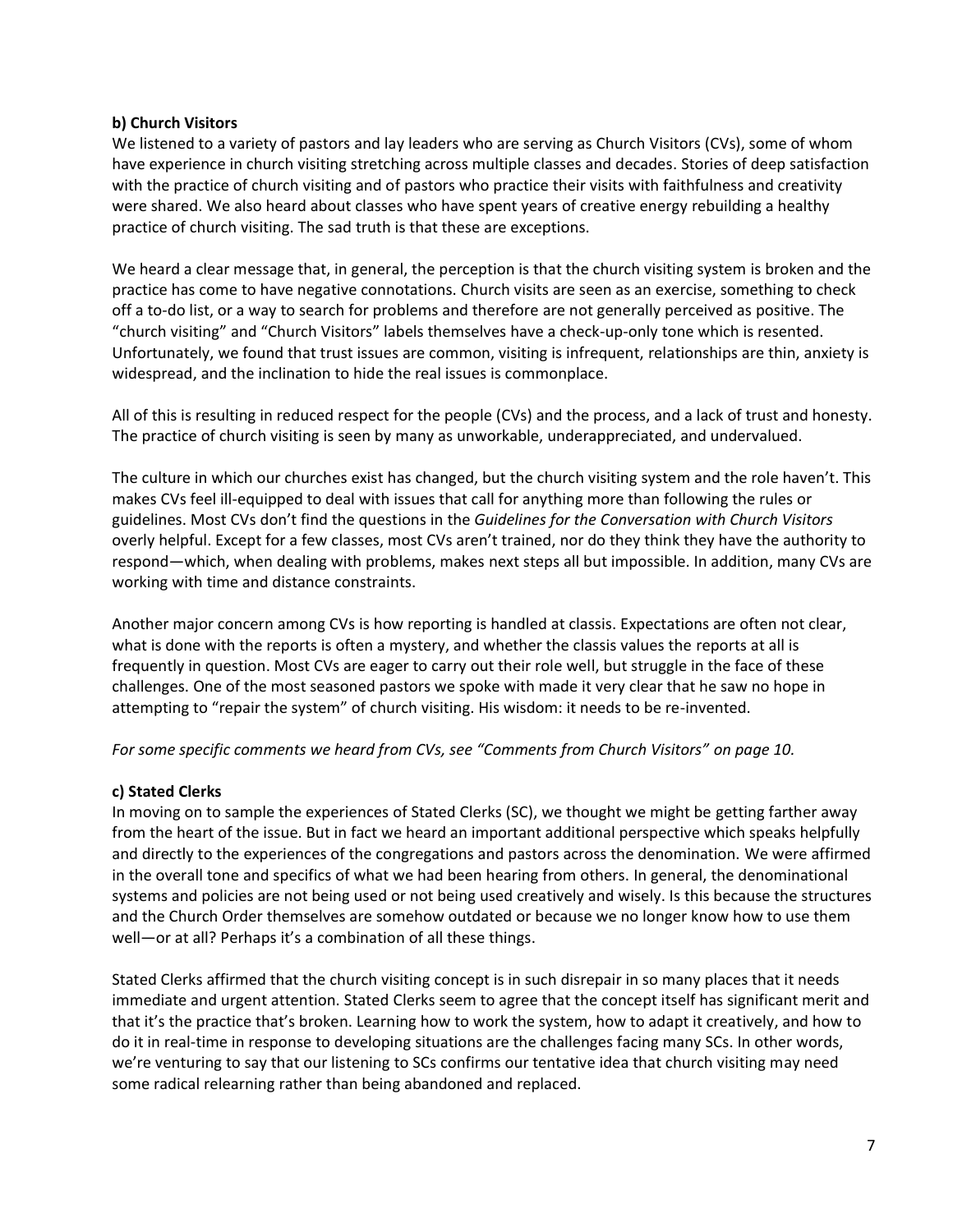Other ideas that came into focus as we listened to SCs are that traditional assumptions about the roles and rules for pastors need a fresh look. It was also suggested that we take a hard look at how classes are made up. Changes in congregations, increasing diversity, and geographical distance are all factors that need to be taken into account in getting a classis to work effectively.

*For some specific comments we heard from SCs, see "Comments from Stated Clerks" on page 11.*

#### **d) Mentors and Mentees**

In general, the majority of Mentors are requested by their Mentee (pastors in their first five years of ministry) based on the mentor's experiences and availability. The typical pattern of conversations between Mentors and Mentees is monthly, but meeting more frequently is not uncommon. The majority of Mentors make use of the resource *Toward Effective Pastoral Mentoring*, but quite a few Mentees are not aware of it. Time and distance are common challenges for the Mentor/Mentee relationship.

Mentors note that a frequent theme for Mentees is boundaries. Councils may have high expectations of a newly ordained pastor and the pastor may also expect way too much from him/herself. Taking time for learning new contexts and situations, as well as doing lots of listening pays off for these new pastors.

Several of the mentors' comments/suggestions relate to themes we heard from other classis functionaries. For example:

- We need to re-examine the way we conceive of the relationship between pastor and congregation. Is it possible to think of this relationship as less "fixed" and more open to change, term limits, renewable contracts, transfers without having to assess blame, etc.?
- Training, training, training. This comes up over and over. Leaders and functionaries need training, support, advice, and a context which is supportive and safe.
- How is authority and power perceived and used in our system? We've been deliberately reluctant to house it in individuals and instead have designed assemblies with power. This is a system that takes a special approach, value system, and skill set.

In general, Mentees are appreciative of their Mentors. Trust and respect are key to this relationship. Mentees report a wide variety of benefits including companionship, thinking through new issues, developing identity, accountability, and keeping balance in tough times. Having good chemistry with the Mentor is important. This seems to happen more often when the Mentee gets to participate in choosing her/his Mentor. Some Mentees note that either spiritual formation or professional development can be the goal of meeting together, and that having clarity about this is helpful. Several responses indicate that the Mentee wasn't informed about the mentoring program, or for some reason hadn't been able to find a Mentor. There seems to be a need for more emphasis on this program to ensure that there are enough Mentors and that the program is well known. It was also noted that mentoring shouldn't be limited to the first five years of ministry, but should be a lifelong practice.

*For some specific comments we heard from mentors (and mentees), see "Comments from Mentors and Mentees" on page 11.*

#### **e) Classis Counselors**

Perhaps the key issue for Classis Counselors (CC) could be summarized like this: How much of a role will the CC play in a given situation? It all depends on what's going on in the church. How much help does the church really want? How much time and experience does the CC have to offer?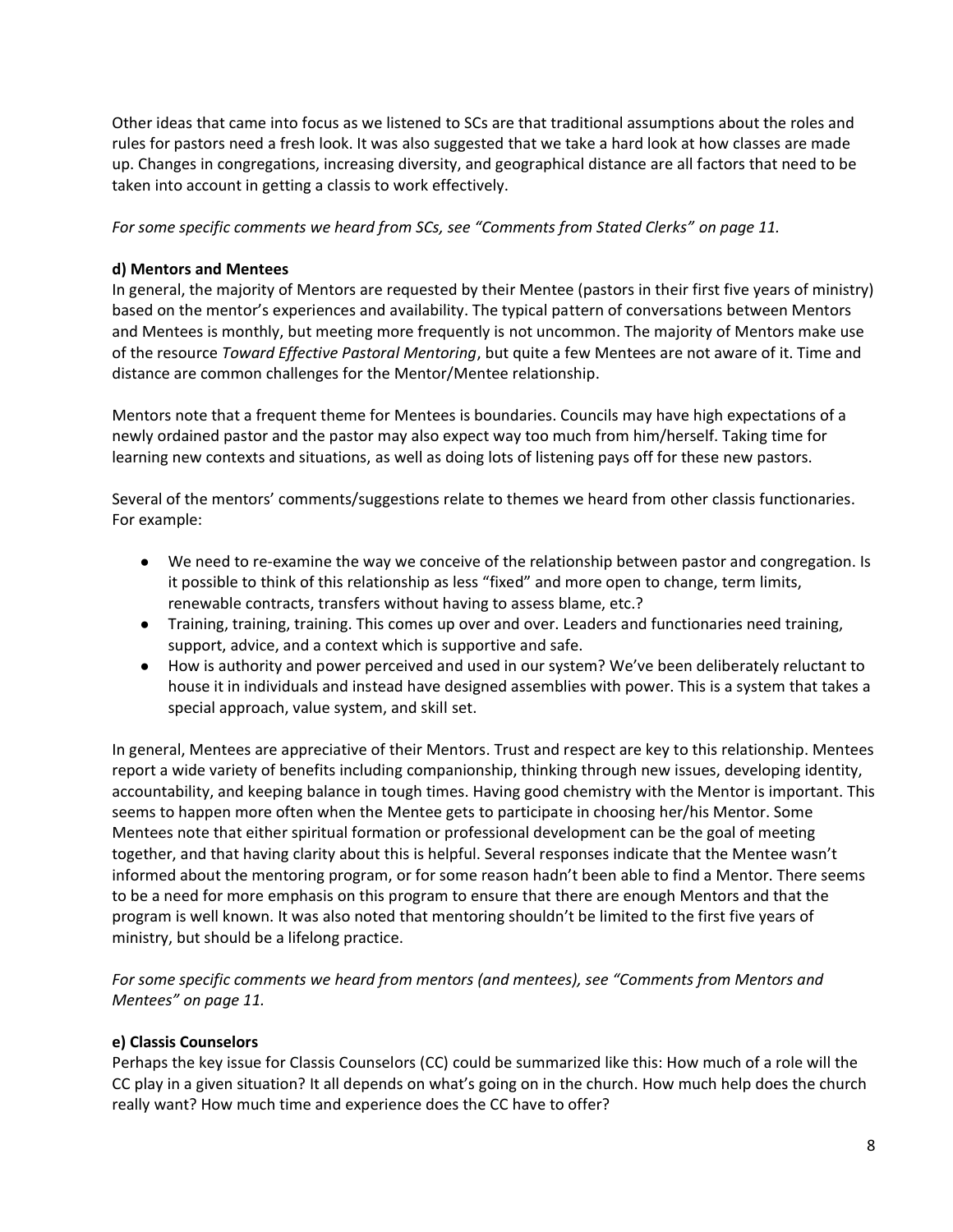The role of CC varies from being almost purely limited to signing the letter of call all the way to helping the congregation define its issues, discern the kind of leader they need, and determine who might fill that particular role. If conflict has been present (or continues to be present), then the questions about the CCs role with the council intensify. Only a couple of situations were reported in which CCs were kept at a distance from the process. A question raised by several respondents is whether to relate exclusively to the search committee or to the council as well.

Perhaps the heart of the issue for our team comes in the question of how CC think they could affect the number of Article 17s in the denomination. Fully a third of CCs who responded were dubious as to whether CCs could really make a difference. The other two-thirds were more positive, but almost every one answered with a "Yes, IF...." ....if there is trust and respect and the church is willing to listen; ... if the CC had more (or more clear) authority; ... if the CC is willing to become well-informed and then be proactive and assertive; ... if the classis is strong and willing to support the CC; ... if the CC is involved early enough in the calling process.

*For some specific comments we heard from Classis Counselors, see "Comments from Classis Counselors" on page 12.*

#### **f) Home Missions Regional and Ethnic Leaders**

There's great diversity among Home Missions Leaders (HML) when it comes to their interaction with Regional Pastors (RP) and Church Visitors (CV). It ranges from none to connecting only when there are challenges between a pastor and his/her church. Most are closer to the little/none side of the spectrum.

Very rarely do HMLs feel that they're acting as a RP or CV in their work. However, due to some HMLs length of service, there are pastors who are more comfortable talking to a HML than to a RP or CV they don't have an established relationship with.

*For some specific comments we heard from HMLs, see "Comments from Home Missions Regional and Ethnic Leaders" on page 13.*

#### **III. Findings - Comments by Functionary Role**

#### **a) Comments from Regional Pastors**

Regional Pastors (RP) shared the following comments and suggestions regarding the RP program:

- Peer groups are important and should be considered mandatory for new pastors. Lone rangers tend to have trouble in their ministry/life.
- The calling system needs to be looked at. "Quality control" needs to go back upstream (to seminary) because some pastors shouldn't get into ministry. Can the Candidacy Committee do more? Also need to look at fit between churches and pastors.
- Trying to balance pastoring a church and being an RP is challenging. Regional Pastor work could easily be full time.
- Regional training events for RPs would be good. Each situation RPs engage in is a learning experience. That learning needs to be shared and regional events are a good place to do this.
- Regional Pastor-Church Relations (PCR) consultants are needed. The Office of PCR is overloaded and can't do it all. Regional folks often know churches better than someone coming from Grand Rapids.
- There needs to be authority that goes along with the RP role. Councils have the final word in difficult situations. The RP doesn't have an avenue into the council. They need to be invited in.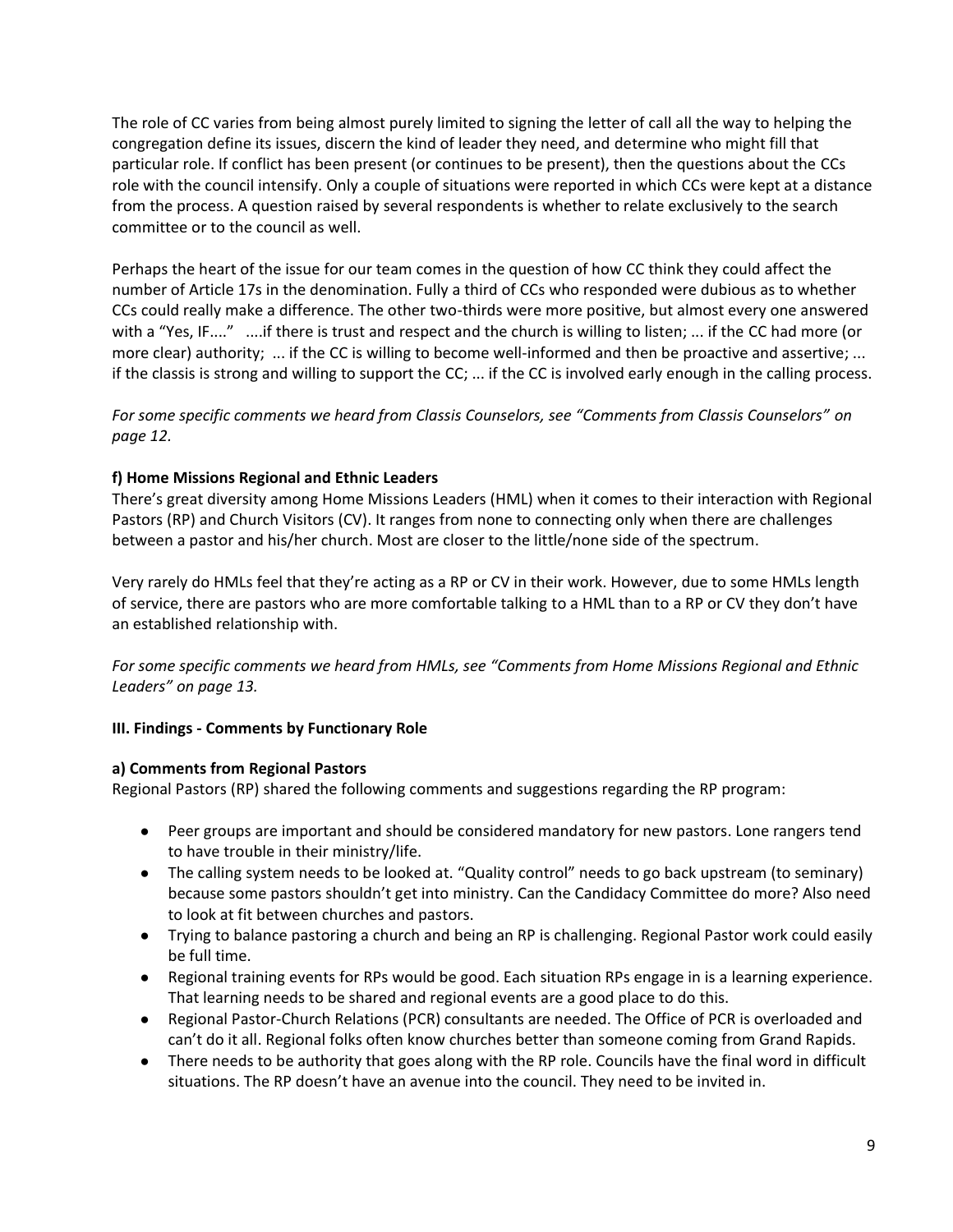- A culture of conflict avoidance, and putting up a good front, has developed. This prevents problems from being addressed in the early stages.
- There are best practice stories, but the trick is to get them told, unpacked, and replicated without any hint of prescription or "imposed solutions".
- Lack of funding for RP activities can make things difficult. Classes should allocate funds to cover mileage and meals.
- There's some controversy regarding retired pastors serving as RPs. Some classes are fine with it and some won't allow it.

In various conversations we heard about the way in which RPs have involved their spouses in the work. The following summarized what we heard:

- Some RPs include their spouses in the work and report this to be quite helpful in relating to pastors and their spouses.
- There can be benefits to an RP including his/her spouse but this should not be an expectation of the role.
- There are also occasional reports of when it may have been detrimental for the RP to include his/her spouse.
- Regional pastors are wise to consider the situation of the pastor or pastor couple being responded to before automatically including the RP's spouse.

#### **b) Comments from Church Visitors**

Church Visitors (CV) shared the following comments and suggestions regarding the practice of church visiting.

- It'd be helpful for church visiting to use a small group model. Having more people at the visit presents opportunities for sharing observations and recommendations, and learning from those who are more experienced with church visiting.
- Half of the questions CVs are to use at a visit are irrelevant. CVs can't ask some of the questions if they don't have a relationship with a church.
- Church visiting feels much like elders doing home visits. It's frustrating and impossible to create a schedule for visits.
- "As a church visitor, if a problem arose that I didn't know how to deal with it scares me to death. There are experts in the denomination who can deal with those situations, but many church visitors aren't equipped to deal with them."
- Being able to observe CVs who are good at the job is helpful.
- There's an understanding of what church visiting should be, but CVs often don't have the resources to make it happen. Better structure and equipping/training is needed.
- The focus shouldn't be only on the preventive because there's a lot of encouragement work that should also be done. Prevention will be more effective when there's a structure that's built on relating to one another.
- Peer groups for pastors are vital.
- The church visiting system is very flawed, very complicated. This model probably has to end, but the principles on which it was built, including accountability, need to continue.
- Church Visitors could learn from church plants. Plants willing to be helped, to try new stuff, and to fail, learn and keep going forward.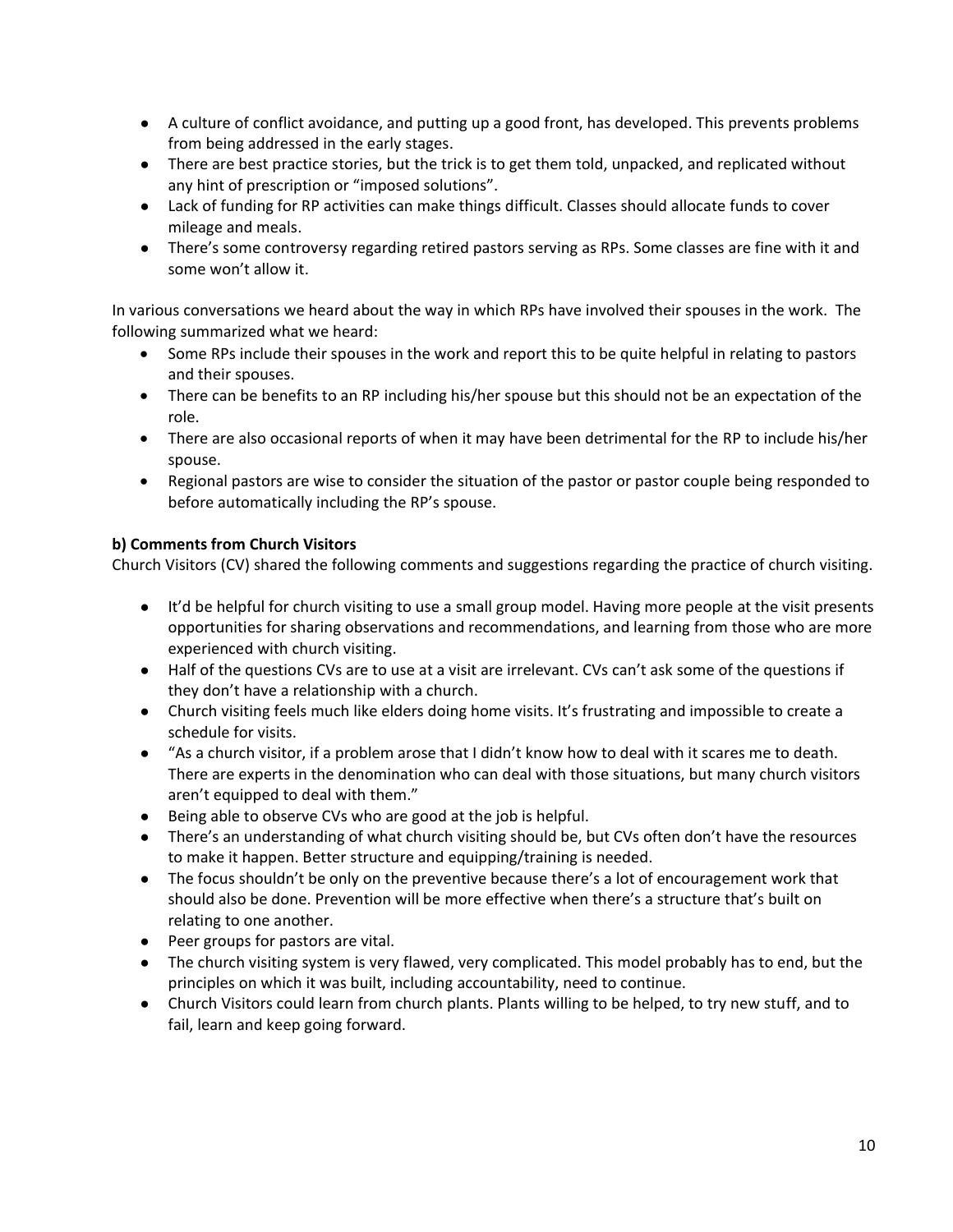#### **c) Comments from Stated Clerks**

Overall, there was virtually unanimous concurrence with the BTDT *Findings* document (July 2014 version). Only a tiny minority of SCs disagreed. They made the following comments.

- Councils need to be much more professional in their relationships with pastors: accurate, clear, defined job descriptions; regular, meaningful performance appraisals; wise feedback and support in the face of changing and/or conflicting expectations; and making use of professionals to complement the pastor's gifts (if necessary).
- The "old model" sees the relationship of pastor and congregation as a marriage. If the fit proves a poor one, everyone needs to just make the best of it. But, in fact, we need to find a way to make a much simpler and cleaner end to a relationship that isn't working. And we need to respect civil law as well as ecclesiastical law.
- The issue of the programmed or intentional checks on the pastor's leadership is important. CRC Church Order is careful to prevent power from clearly residing in any one position. This is an important issue.
- Given the situation in the CRC, with its wide expectations and no really good way to fix a poor match up, good support from the classis is vital when pastor-church relationships get strained. Competent and available Church Visitors and Regional Pastors are very important tools in the classis' tool bag. (Often noted is the reality that the church visiting system is in serious disrepair.)
- Time constraints, distance, and finances are real factors in how well Church Visitors and Regional Pastors work. Take them seriously. Don't allow these factors to contribute to ineffectiveness in the system.
- Peer support groups are valuable.
- SCs can be helpful because they're usually experienced and knowledgeable (re: the Church Order), but too often they're not used well.
- Often there's a lack of good working knowledge about the Church Order among pastors and councils, and more so among younger pastors and those coming into the CRC by way of non-traditional routes. The system is mostly okay. What's lacking is thorough knowledge and skill in how to use it well.
- When stress and tension begin to develop in a congregational setting, the all too frequent response is to deny it and hide it.
- Nurturing the health of leaders must be intentional and must have allocated time. Busyness is a chronic stressor.

#### **d) Comments from Mentors and Mentees**

Mentors shared the following comments and suggestions regarding the mentoring program.

- Create a better system of moving new pastors around. Sometimes the "best solution" is a switch to a new environment.
- More clarity is needed regarding authority. Councils should not be autonomous, and classes need to step in more and speak into situations that need direction.
- More spiritually mature lay leadership is needed. We do much to train pastors, but we need to work more with congregational leadership (especially elders and deacons).
- New pastors need more training in listening, self-awareness, and conflict management.
- Regular church visiting is important.
- There's often blame and shame toward pastors who've gone through an Article 17. Some churches leverage this against their new pastors to "keep them in line."
- Troubles arise when a new pastor comes to a dysfunctional church.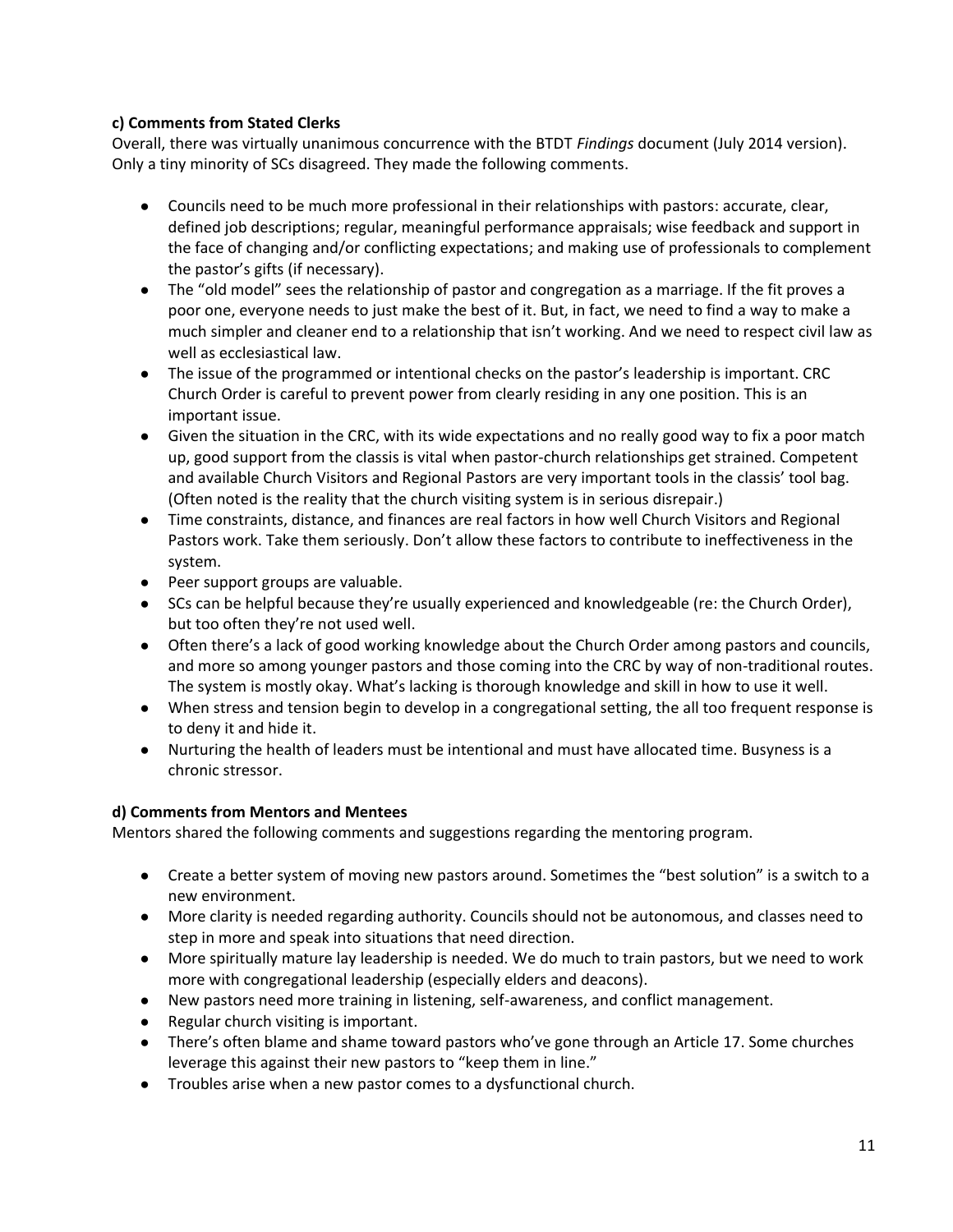- There's denominational anxiety–changing values toward the denomination which is leading to an increased sense of loss and competition. How do we address this?
- Mentees should continue in the mentoring relationship after the initial five years.
- Congregations need to be sensitive to the learning curve and expectations they place on first time pastors. Mistakes will be made. It's part of learning. Honest communication between council and pastor is of utmost importance.

Mentees shared the following comments about their relationship with their mentor.

- "I value the time spent talking with a colleague in ministry. Parish ministry can feel isolating at times. Only fellow ministers understand the challenges and roles of ministry that others do not."
- "It's been very helpful to have a relationship with an experienced pastor who is able to journey with me through new and difficult experiences at the church. She has been both encouraging and challenging--pushing me to explore certain topics further."
- "He's helped me in sorting out my pastoral identity, gaining confidence, growing in my gifts, navigating hard conversations, and staff dynamics. He tells stories of his own challenges and failures in ministry that are both amusing and comforting."
- "I think I really benefited from choosing my own mentor. I would encourage others to ask someone they already have a relationship with and that they think would be a good fit."
- "The first 5 years are filled with so many new experiences and situations that need to be navigated well. Seminary trains a new minister well, but "on the job" support is crucial to help ensure success in the critical first-years."
- "Sometimes when we get all trained up in seminary, we think we have all the answers for the church. Some of us need to be knocked down a peg so that ministry can start. Others of us constantly feel inadequate to the tasks and a mentor is helpful with encouraging and reminding that there are not always answers."
- "Mentoring is vital to success and thriving in ministry. Mentoring, coaching, spiritual direction, peer groups, any form of creating safe space to share and receive prayer and wisdom."
- "My mentor has guided me through the messiness of ministry, helping me go beyond the theories learned in the classroom. It impacted my ministry simply knowing that he cared enough about me to help me be successful."
- "I always come away feeling encouraged and knowing that my voice has been heard. I can be completely honest with my mentor. I'm incredibly blessed in this mentoring relationship."

#### **e) Comments from Classis Counselors**

Classis Counselors' (CC) involvement can range widely depending on whether there is a healthy sense of the role and what's going on in the congregation.

- The quality of the relationship that is anticipated or experienced between council and CC is vitally important. A knowledgeable, supportive presence carries the freight.
- The role of the CC varies widely depending on many factors, both in the congregation, as well as in the CCs own personality and style.
- Classis Counselors may be selected by classis, requested by vacant churches, or chosen by geographical proximity.
- Classis Counselors are classis functionaries but in actuality it's the council that pretty much shapes the role and defines its effectiveness.
- Experience (of the CC, and/or of the council) makes a huge difference in how the role is carried out.
- Even the minimalist approach of just signing a letter of call can involve significant issues.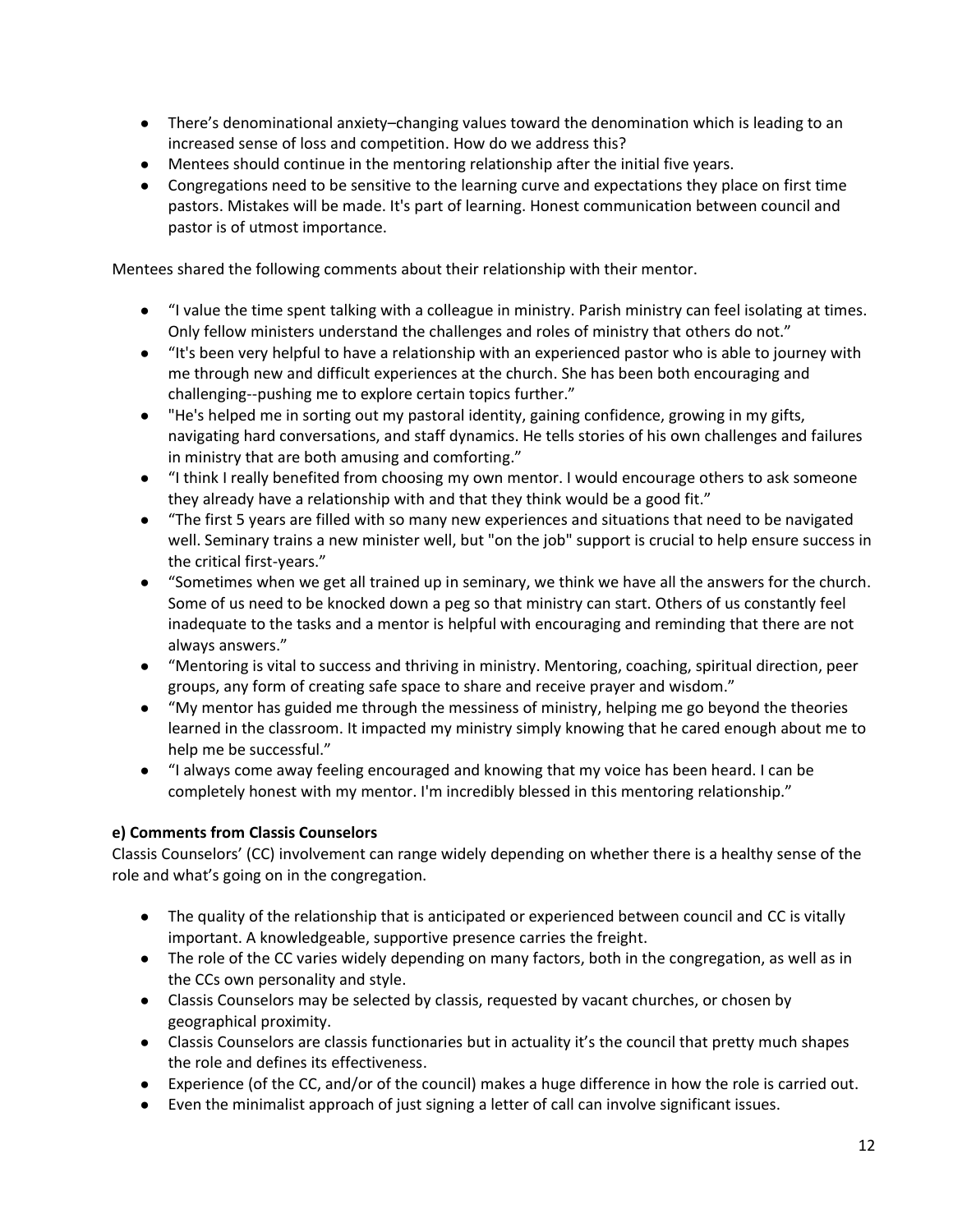- The stance of the classis toward the CCs role and report is an important factor in whether the role is meaningful or not.
- The desire for resources is basically a desire for just the right information at just the right time. There doesn't seem to be a widespread desire for more training or even for more resources for that matter. But when things blow up, many do not know what to do. A simple "how to" guide could help.
- Getting together with other CCs seemed to have appeal -- for support, prayer, stories, mutual learning.
- Councils (and CCs too) need to be better informed about the who, why, and what of the role of CCs.

### **f) Comments from Home Missions Regional and Ethnic Leaders**

When asked for ways in which to improve the work of Regional Pastors (RP) and Church Visitors (CV), much of what was shared mirrored what we were hearing from the RPs and CVs. The following comments and suggestions were made:

- Relationships are key when navigating difficulties between churches and pastors.
- Need to do a better job when selecting RPs and CVs. Classis may not have the best people to choose from.
- Need more collaboration and gathering people together to share best practices. This will get the inertia going.
- Need to get beyond the generic level and address underlying issues.
- Coordination and communication are an issue. There are confused roles (people serving in multiple/overlapping roles), lack of clarity, and frustrated pastors.
- Put RPs and CVs on teams. Perhaps classes could hold an annual retreat so they get to know each other.
- Need younger pastors in the RP role who are in touch with their communities.
- Admit when it's not a good fit (between a pastor and congregation) rather than trying to make it work. It's important to address this quickly and in a way that's open and caring.
- There's a spiritual dimension to the problem. We need key leaders who meet with God on a regular basis.
- Remember, it's not a one-size-fits-all solution.

#### **g) Comments from Classis Dialog Events**

The *Findings* document was presented at several 2015 classis meetings: Central Plains, Lake Erie, Northern Illinois, Southern California, and Yellowstone.

The findings were strongly validated.

- There's a strong theme of tiredness and stress among classes. At the same time there are stories of caring, healthy experiments, and urgency for a new day.
- It's hard to say that we have to reinvent everything. There is a stronger impression that our systems are useful if used wisely and robustly, and if everyone knows the rules and how to apply them artfully instead of mechanically.
- Diversity is a frequent challenge and turning it from liability to resource requires ongoing attention.
- Listening well is a gift that classes need from denominational figures. The resistance to a central source of authority, advice, and answers is common almost everywhere.
- Pastors crave support and encouragement. Peer groups are a vital resource that classes need to foster.
- Active Regional Pastors are also vital. Creating/recreating a vibrant practice of church visitation is an almost universal priority.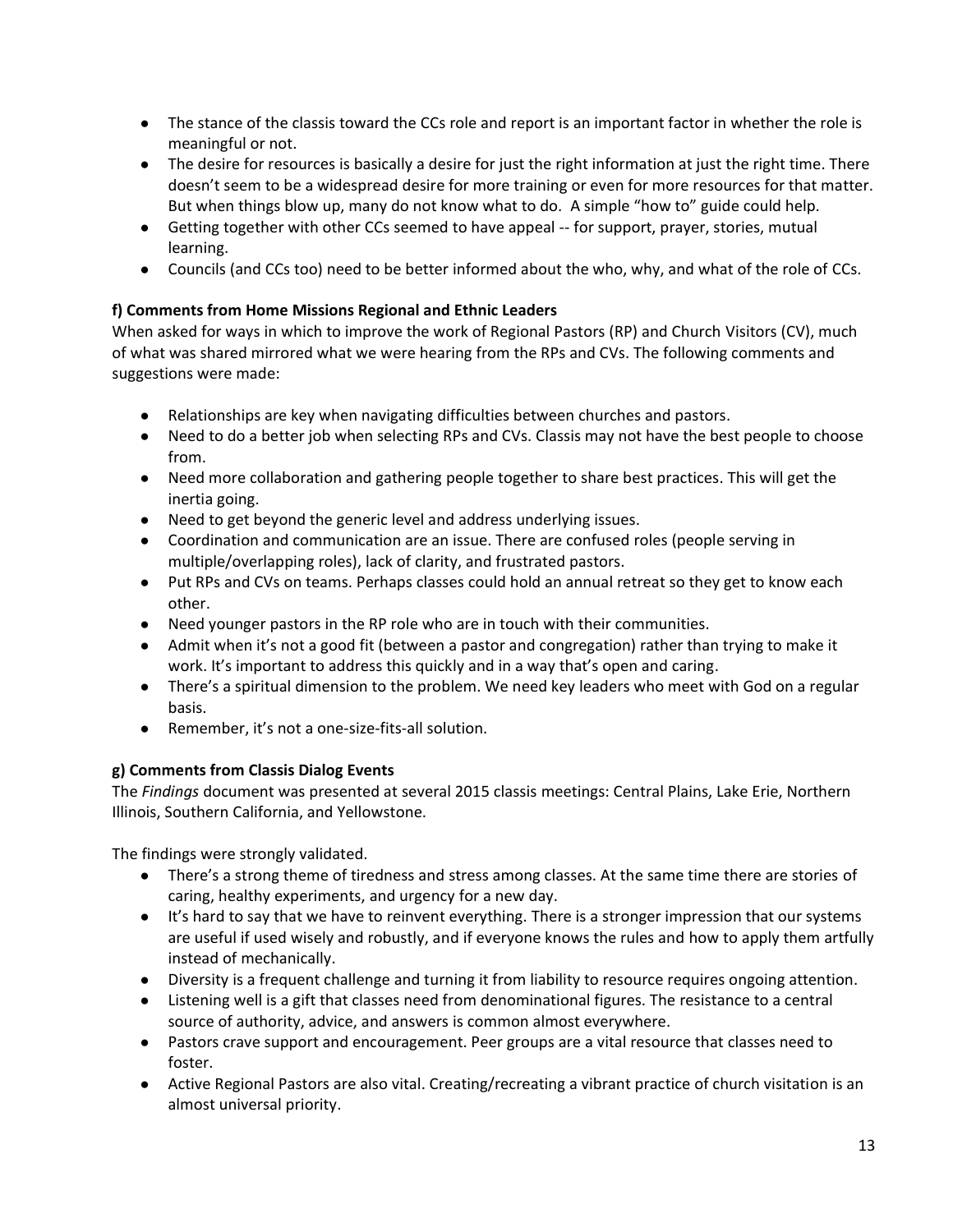- Mission opportunities abound and when classes mobilize to meet them it can generate energy, hope, and cohesion.
- All of these classis level challenges take persistent commitment from leaders. Old patterns of going it alone, soldiering on, being faithful instead of changing, being over-committed, and meeting pain and crisis without seeking help are habits that strongly influence our ecclesiastical culture.
- At the core of much of our denominational pain lie spiritual issues where fear edges out love, busyness gets in the way of Christlikeness, competition overwhelms community, and authority becomes more valued than servanthood.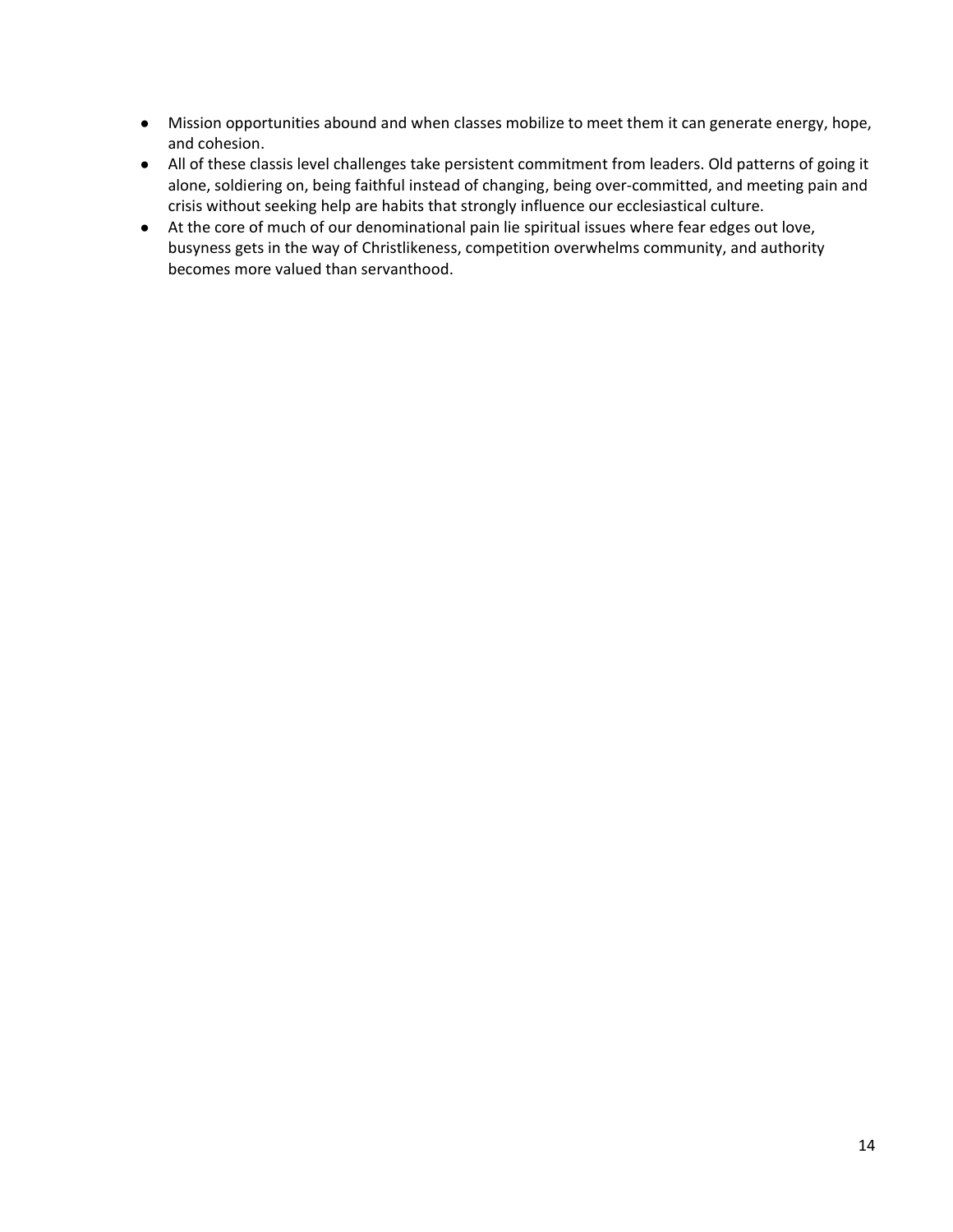#### **Better Together Project Report Delivery Team's Recommendations and Progress Updates**

The following recommendations were made based on the many conversations we had and careful consideration of the findings summarized above. It is interesting to note that in most cases people are not calling for structural change. The way forward seems to be through the implementation of small changes in approach, training, or posture to bring about cultural change. General themes of improving relationships, improving learning and training opportunities, and improving the culture of support and togetherness outweighed calls for changes to the way our classical system is organized or the way our classis leaders function in the field.

Below you will find details on the recommendations the Better Together team have made for each functionary as well as an update from the person/people tasked with following up on the recommendations.

#### **1. Regional Pastors** – **Recommendations from Better Together for the Regional Pastors' Program**

Based on the Delivery Team's work, the following recommendations are offered to the Office of Pastor-Church Relations (PCR) for the Regional Pastors' Program (RP):

- Ensure a process for selecting and evaluating RPs.
- Provide training and develop materials to better equip RPs.
- Take a fresh look at the RP's job descriptions, and other items related to RPs which currently are found on the PCR website.
- Provide ongoing support and encouragement to RPs.
- Implement a more structured accountability process.
- Ensure that all RPs have a pastor.
- Explore and clarify role of RP's spouse.
- Ensure that RPs are notified when PCR is working with a church—better communication.
- Increase the frequency of the RP conferences from biennial to annual OR have the biennial conference and regional retreats in the "off" years
- Clarify the authority RPs have in their work with pastors.
- Investigate the funding of RP expenses, and the importance of stipends for their work.
- Determine how to address a situation when the RP is a member (but not the pastor) of a congregation experiences challenges with the pastor.
- Encourage communication between RPs and Church Visitors (CV). Have CVs share their reports with RPs.
- Ensure that mentees have significant input into who their mentor will be.
- Ensure that mentors are appointed to pastors in their first five years of parish ministry.
- Make plans for the mentee's transition from working with a mentor to having a relationship with the RP—if such a relationship didn't exist during the mentoring years.
- Create a tool for RPs to use in their work.
- Work toward having more than one RP per classis.
- Consider asking RPs' council to allocate time for RP work.
- Collect and post "promising practices" on PCR RP webpage.
- Take the Mirrors Diagram, created by PCR, and determine how it can be used effectively in the RP Program.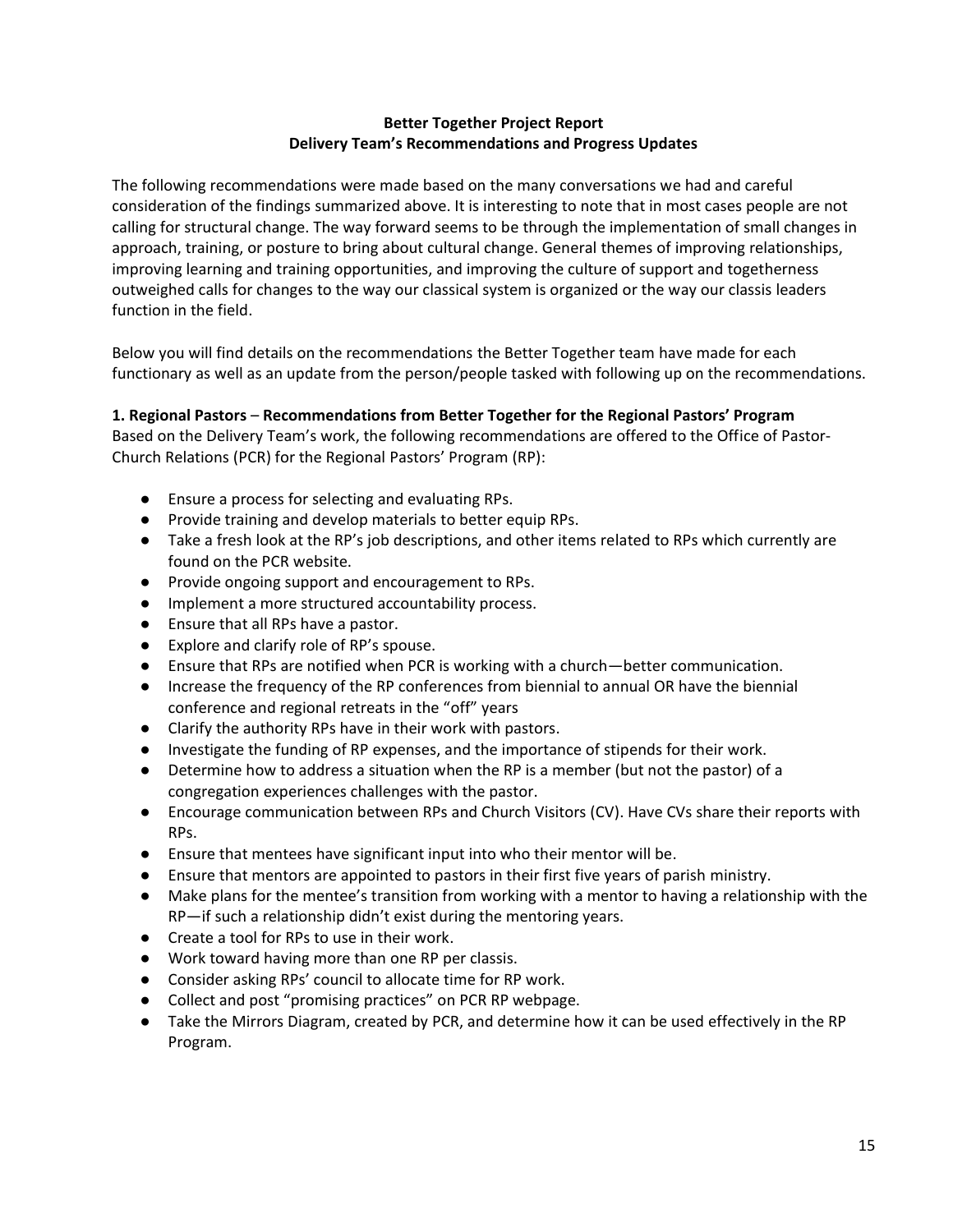#### **Update on Regional Pastor Recommendations – November 2015**

We received the following report from Denise Posie:

"Pastor-Church Relations (PCR) graciously appreciates and accepts recommendations made by the Better Together Delivery Team. A critical part of how Regional Pastors provide effective pastoral care to pastors hinges on building relationships on multiple levels: Regional Pastors and pastor; Regional Pastors and Regional Pastors; Regional Pastors and churches; Regional Pastors and classis; Regional Pastors and PCR. Based on the recommendations of Better Together and a review of challenges and concerns presented by Regional Pastors at the 2013 Regional Pastor Conference, progress is already being made in the following areas:

1) A google site for Regional Pastors was created to accommodate sharing of documents, resources, listing of all Regional Pastors and Mentor assignments. An introductory letter was sent in the spring and it created some positive interaction. A significant number of Regional Pastors are already utilizing this site. It will be expanded to include tools and recommendations for selecting, assessing and retiring a Regional Pastor.

2) This summer PCR send a letter to each Regional Pastor with the name(s) of Calvin Seminary interns for the purpose of meeting and assisting them during their summer experience. One classis now has two Regional Pastors who are People of Color. More diversity will be encouraged.

3) PCR was highly encouraged by the evaluation forms received at the 2015 Regional Conference. The plenary speaker, worship, free time, fellowship and continuing education were appreciated.

4) The CRCNA Executive Leadership team joined us in sharing stories about their transition and encouraging the Regional Pastors and their wives. Each Regional Pastor (present or not present) was recognized for their years of service and given a book gift certificate as a token of appreciation.

As we look ahead, each recommendation will be given adequate consideration. As PCR continue to understand its role and authority, it is critical that we use a bottom-up approach versus a top-down approach in meeting their needs. PCR's work is meaningful and successful if it creates a culture for Regional Pastors for communication, celebration and community. PCR's work is meaningful and successful if it helps Regional Pastors take responsibility for imaging, creating, and experimenting with new ways to minister to pastors and spouses with financial support and encouragement on a classical level.

I would like to organize a committee of Regional Pastors to cast a vision for growing a new culture that responds to today's needs."

#### **2. Church Visitors** – **Recommendations from Better Together for Church Visitors**

Based on the Delivery Team's work, the following recommendations are offered to the Office of Pastor-Church Relations (PCR) in regards to resourcing Church Visitors (CV):

- Provide training and develop materials to better equip CVs.
- Work toward a re-branding of church visiting to reflect the healthy relational aspect of the task and the position/role of the CV.
- Play an active role in supporting classes when it comes to how CVs are selected and assessed. Perhaps a tool could be created for this.
- Work with successful models of church visiting to refresh and renew the practice in all classes. This would include the CV pilot project conducted in 2015.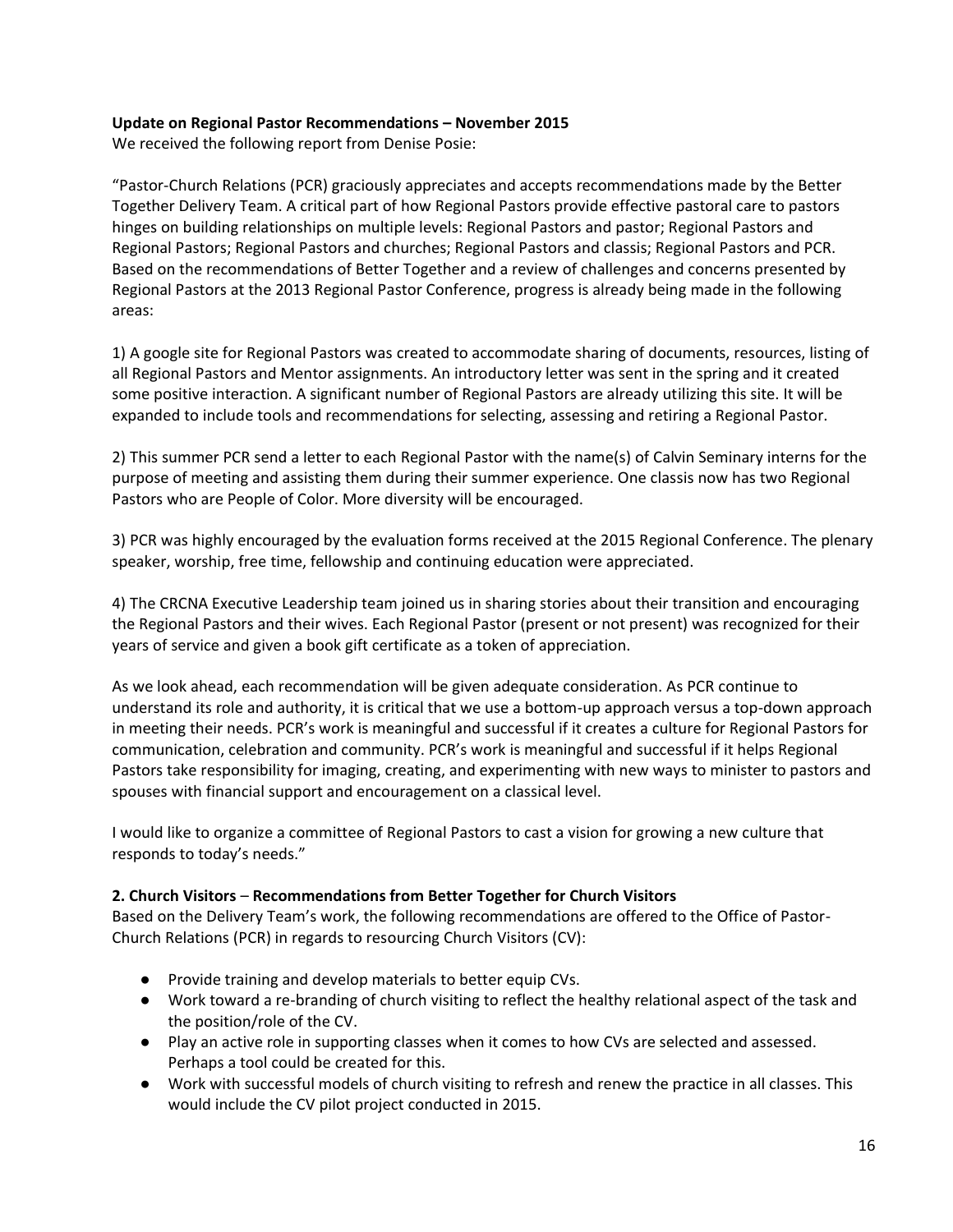- Engage in an experiment to create a new approach to church visiting based on an additional arrow(s) on the PCR flowchart.
- Collect and post "promising practices" on PCR CV webpage.
- Provide CVs and classes with more effective reporting procedures following a church visit.
- Clarify the authority CVs have in their work with councils.
- Create a guide to CVs for classis.
- Encourage communication between CVs and Regional Pastors (RP). Have CVs share their reports with RPs.
- Ensure that a church visit takes place in a church with a "new to ministry pastor" within his/her first year.
- Orient CVs to basic principles of conflict intervention including situations that involve personnel issues.
- Take the Mirrors Diagram, created by PCR, and determine how it can be used effectively with CVs and their work.

#### **Update on Church Visitor Recommendations – November 2015**

Norm Thomasma reports that PCR has begun to take several steps in response to our recommendations. This fall PCR gathered 16 Church Visitors in Denver, CO to engage them around "provocative propositions" and discuss small but strategic adjustments to church visiting. PCR is also working on identifying all current CVs, developing a communication strategy for engaging with them, gathering "effective practices" and finding a way to make them available to others, and looking for a way to generate new creative practices that promise greater engagement of CVs with local councils.

#### **3. Stated Clerks** – **Recommendations from Better Together for Stated Clerks**

Based on the Delivery Team's work, the following recommendations are offered regarding Stated Clerks (SC):

- Gather SCs periodically for learning and sharing.
- Support SCs through coaching and training specific to their role.
- Equip SCs to know how to respond to inquiries regarding conflict, especially in the "first stages."
- Create a quick reference guide including information on who the RPs and CVs are in each classis and what their roles are.
- Promote the goodness of church polity.
- Develop a protocol for the transition of one SC to the next.
- Send Mirrors Diagram to all SCs. Those currently serving and then on an ongoing basis as new SCs begin to serve.

Since SCs are often the most continuing and stable classis functionary, it's very important that wisdom and knowledge of resources concerning how best to respond to pastor/church challenges are found in them.

#### **Update on Stated Clerk Recommendations – November 2015**

Discussion about the role of SCs has been tied to larger ongoing conversations about classis renewal in the denomination. In the fall of 2015, these discussions resulted in the anticipated creation of a new position within PCR to help oversee classis renewal efforts. (note importance of relationship of this role to Office of Synodical Services [drecker@crcna.org.](mailto:drecker@crcna.org) We are hopeful that this coming renewal initiative will carry out the SC recommendations we have made.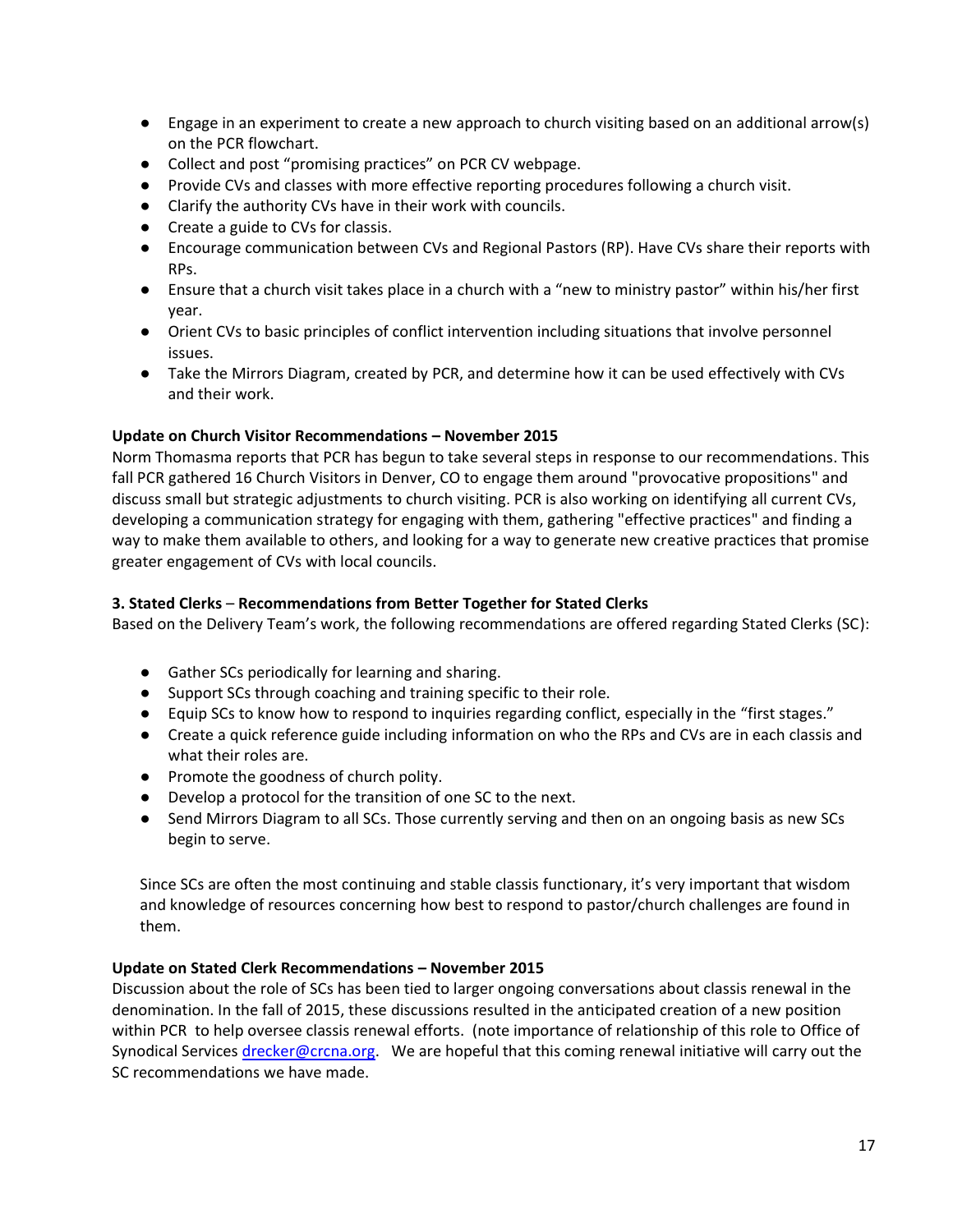#### **4. Mentoring Program – Recommendations from Better Together for the Mentoring Program**

Based on the Delivery Team's work, the following recommendations are offered to the Office of Pastor-Church Relations (PCR) for the Mentoring Program.

● Revise/update the 2008 mentoring manual, *Toward Effective Pastoral Mentoring*. (Create an electronic publication.)

#### *Suggested revision:*

Page 7: "Regional Pastors Play a Strategic Role"– in  $2^{nd}$  paragraph add the word "classis"

"Usually, this will be another ordained pastor in the CRCNA, but there may be situations in which it is wise to select a mentor from another **classis**, denomination, or church."

Consider adding the following topics:

- $\triangleright$  Boundaries
- $\triangleright$  balance: ministry & personal life
- $\triangleright$  self-care
- $\triangleright$  unrealistic expectations: by the council/congregation; by the pastor
- $\triangleright$  ministry context: rural vs. urban, ethnic, theological spectrum, community dynamics
- church's history/story—celebrations, recent crises, points of contention, etc.
- $\triangleright$  strengths/growth areas: for the pastor, the church, the neighborhood
- $\triangleright$  Superman complex: when the pastor thinks he/she can do it all/knows it all (there may be a lack of humility coming out of seminary)
- $\triangleright$  accessing support: for issues pertaining to gender (female pastor not getting support in her classis), race/ethnicity (pastor only one of his/her ethnicity in area/classis), being a commissioned pastor (only one/one of few in classis – how roles/perceptions may differ from Ministers of the Word)
- $\triangleright$  special needs: pastor with a special needs (mental, physical, emotional) family member
- $\triangleright$  spouse/family involvement in the church: spouse doesn't attend regularly/at all
- $\triangleright$  immigration issues: mentor could keep track of the process to ensure that details/dates are being attended to (This doesn't mean the mentor knows what's required regarding immigration. It does mean that if a permit is to expire during the first five years, the mentor would assist others—council, the pastor—in remembering important dates/need for paperwork to be filed in a timely manner.)
- Ensure mentors use a virtual meeting format (Skype) for conversations with mentees that are geographically distant. Face-to-face contact is very important.
- Create a brochure for the mentoring program. To be posted on the PCR website as well as distributed to seminary students in their final year.
- Provide a checklist, for non CRC mentors, of the key mentor tasks and the discussions to have with the mentee. Include using the mentoring manual, *Toward Effective Pastoral Mentoring*.
- Include the clerk of council, of the mentee's church, when letters are sent to the mentor/mentee at the beginning of a mentoring relationship so that the clerk/council is aware of the mentoring relationship. Send a copy of the mentoring manual, *Toward Effective Pastoral Mentoring,* to the clerk.
- Encourage, strongly, that mentors use the mentoring manual, *Toward Effective Pastoral Mentoring.*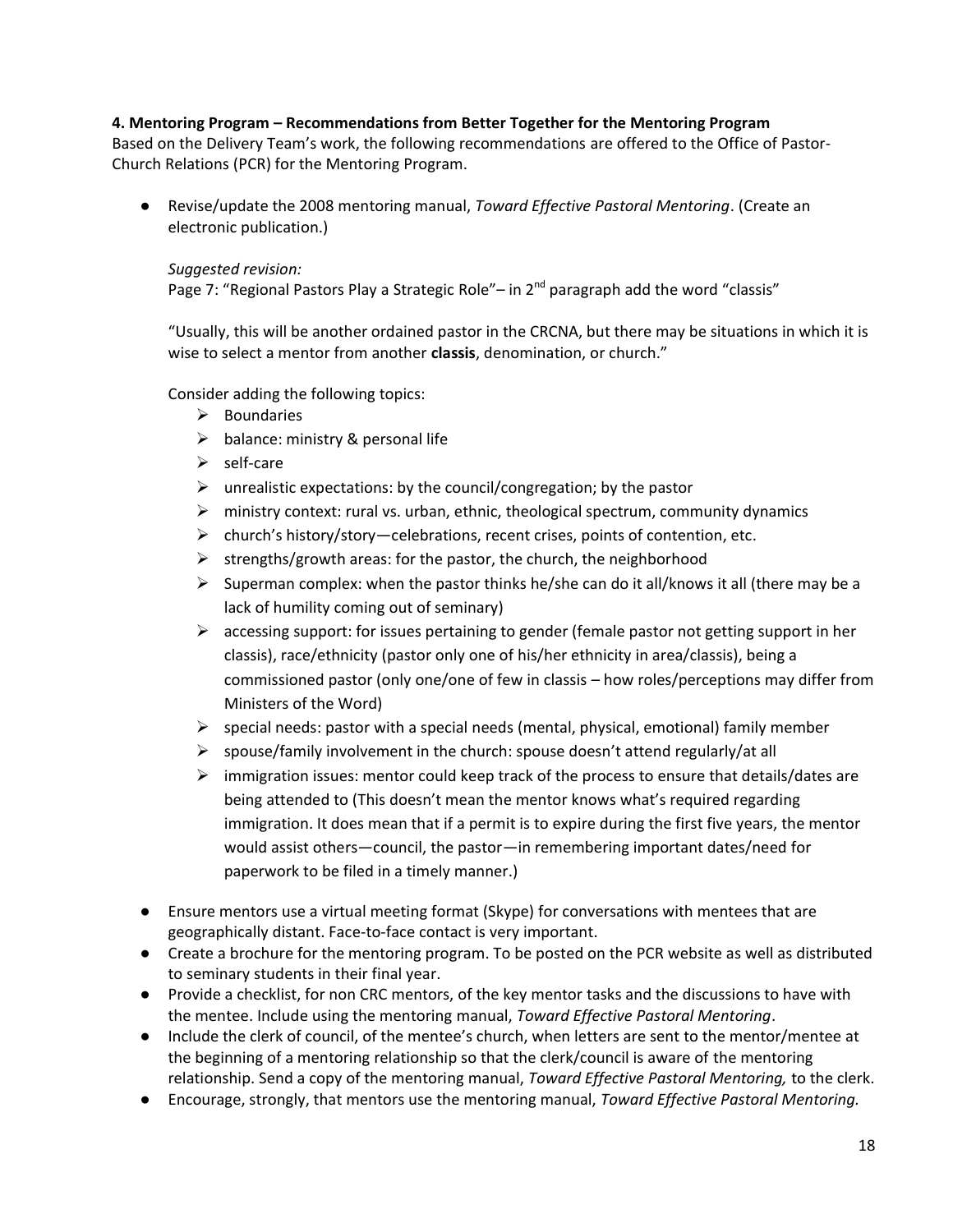- Recommend that mentors encourage a church visit within the first year of a new pastor (the mentee) arriving at a church.
- Consider translating the mentoring manual, *Toward Effective Pastoral Mentoring,* into Korean and Spanish—taking cultural differences into consideration. (Create an electronic publication.)
- Collect and post "promising practices" on PCR Mentors webpage.
- Ensure that pre-ordination mentors (those assigned during seminary) connect with post-ordination mentors shortly after the post-ordination mentor is in place.
- Take the Mirror Diagram, created by PCR, and determine how it can be used effectively in mentoring relationships.

#### **Update on Mentoring Program Recommendations – November 2015**

Cecil VanNiejenhuis reports that they have not made any formal headway on this, but he intends to propose to the team that they engage in a meaningful revision of the mentoring manual as suggested. It was last adjusted in 2008 and will benefit from a revision. He notes the recommendation to consider the translation of the manual seems right and good. Finding a way to incorporate the Mirror Diagram into the manual could provide some additional modules/topics for conversation.

As for the other protocols recommended, Cecil has noted that these can be implemented quite readily, and will be.

#### **5. Classis Counselors** – **Recommendations from Better Together for Classis Counselors**

Based on the Delivery Team's work, the following recommendations are offered to the Office of Pastor-Church Relations (PCR) in regards to resourcing Classis Counselors (CC).

- Develop a pilot project cluster of classes which would gather CCs for a day of mutual encouragement, exchanging stories, prayer, and learning.
- Develop a one-page resource that CCs can reference for quick orientation and a position summary.
- Provide classes with assistance to assure CCs are carefully chosen, appropriately valued, and well supported.
- Encourage classes to involve the Regional Pastor, and Church Visitors (CV) if appropriate, in orienting CC to a new assignment *if* congregation has experienced unusual difficulty prior to "vacancy".
- Renew marketing of *More Than a Search Committee* as a resource for both CCs and Councils.
- Create classis-based training module to accompany *More Than a Search Committee*.
- Explore possibility of CVs serving as CCs.
- Consider ways to enhance CCs guidelines in order to make position more pro-active.
- Have CCs work with churches to clearly define church's expectations for pastor's spouse. (ie: Some spouses don't attend services on a regular basis. Will this be an issue?)
- Collect and post "promising practices" on PCR CC webpage.
- Take the Mirror Diagram, created by PCR, and determine how it can be used effectively with CCs and their work.

#### **Update on Classis Counselors Recommendations – November 2015**

The recommendations were sent to Pastor-Church Relations in late November so it's too soon for any updates.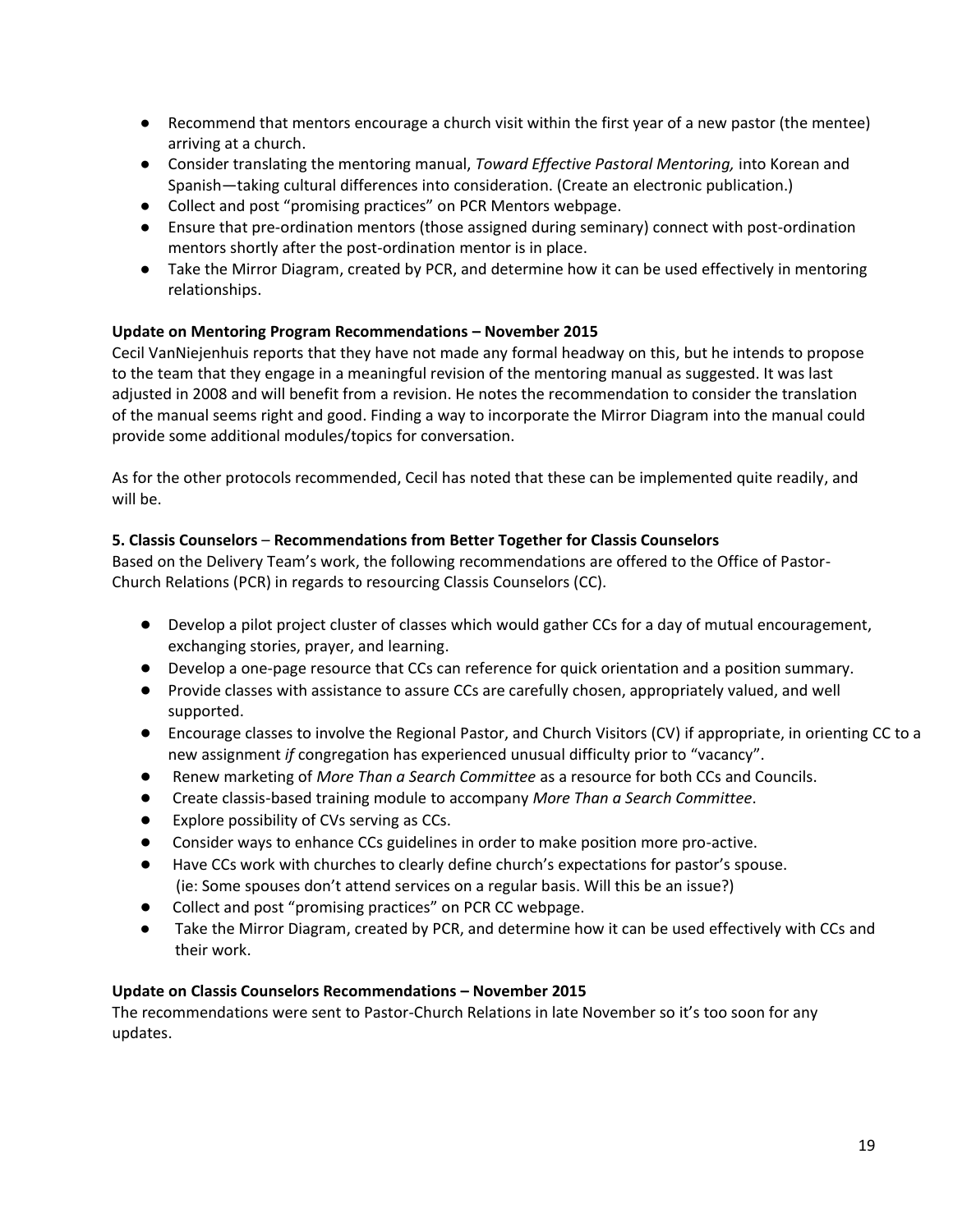#### **Better Together Project Report Next Steps**

So, what's next? The recommendations outlined above need to be processed, coordinated with all the other ideas percolating in this time of structural and cultural renewal, and implemented wisely. But what else? Here are some thoughts about next steps to be considered at a somewhat broader level.

- 1. The Synod 2015 said some very specific things to stimulate and guide classis renewal, and this will necessarily focus attention on classis functionaries, including Regional Pastors and Church Visitors, two of the roles that are key in building healthier relationships between pastors and their congregations. Follow-up reporting is built into synod's future agenda.
- 2. The denominational leadership has responded to synod with the creation of a Classis Renewal Group (CRG). This group is responsible for thinking creatively about how to assemble and integrate resources to nurture classis renewal, and for experimenting with ways to do this better. A full time position for a Classis Renewal Coordinator has been posted.
- 3. Pastor-Church Relations is just one important dimension of this classis initiative, as reflected in their plan to strengthen support of Regional Pastors, and to initiate increased support for Church Visitors.
- 4. Many classis level conversations are already underway about how to renew vision, strengthen mission, nourish healthy relationships, and better serve congregations. These conversations will benefit from intercessory prayer on their behalf, encouragement from congregations and denominational leadership, the opportunity to gather regionally for worship, prayer, and learning, and the availability of competent coaching as needed.
- 5. Several pilot projects to experiment with ways to build classis health are underway. Clusters of classes that participate in the pilot projects will be able together to explore opportunities to learn, get coaching, synergize resource use, and build leadership capacity. The CRG referred to in #2 above will carry on one of these pilots; the denomination has received grant from Lilly Endowment to fund the Connections pilot project focusing on regionalized resourcing, and a leadership development initiative is underway in cooperation with the Reformed Church in America.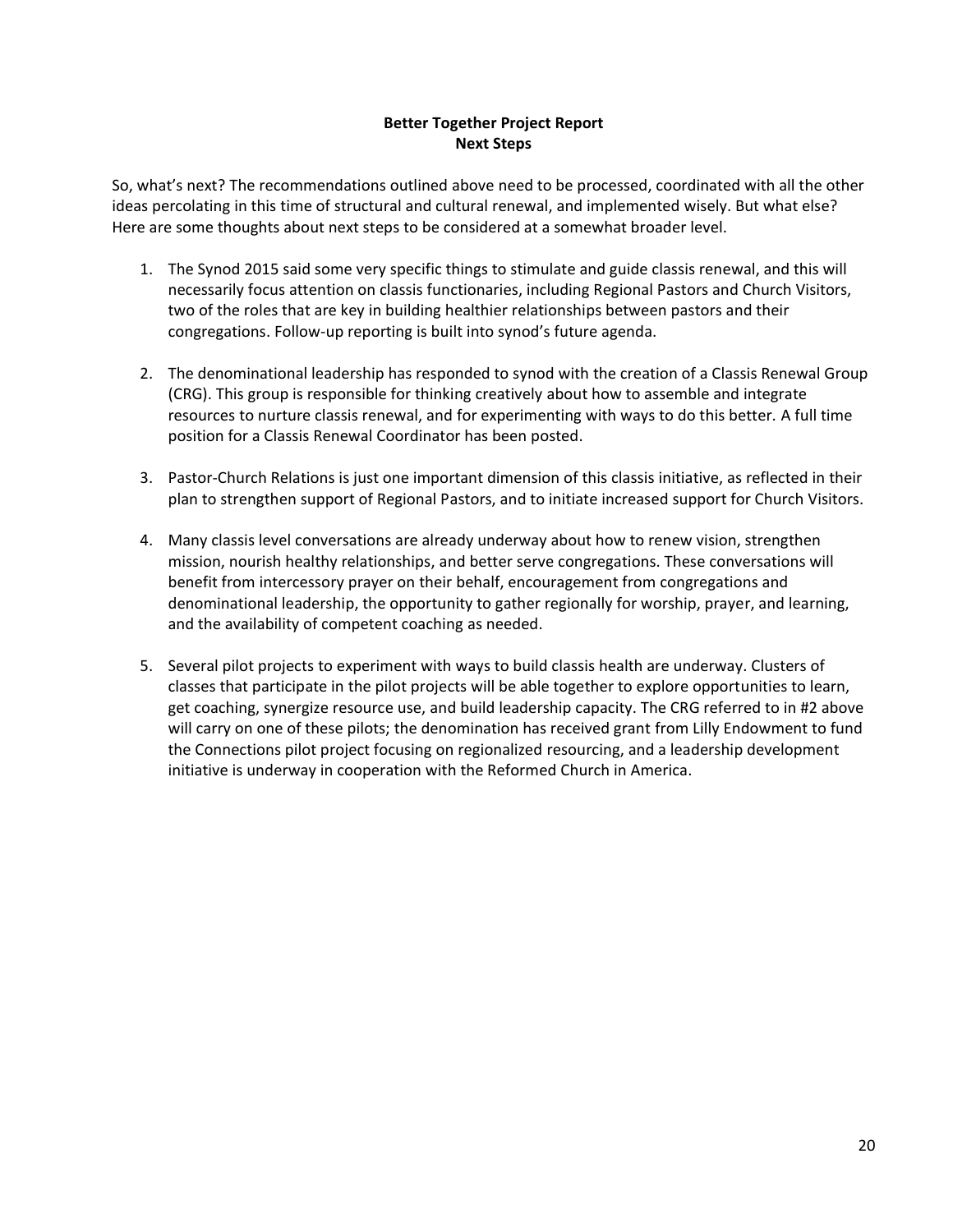#### **Better Together Project Report Conclusion**

#### **General Comments from the Better Together Delivery Team**

- 1. When classis functionaries are invited to gather and reflect in safe dialog, their commitment, their willingness to invest, and their desire to make a positive difference is clear.
- 2. The basic practices and protocols of our Church Order will take us a long way, provided they are used with competence, compassion, common sense, and creativity. The Church Order is not the boundary of our Spirit-led creativity, but the framework.
- 3. As we noted early on in this report, the system is stressed, and working within it is very often stressful. This is a fruitful context for fear, defensiveness, discouragement, competition, and conflict. The toll this takes on mission and on the humans in the organization is high. The spiritual and emotional health of our leaders is more important than ever; no leadership competence can last long without the foundation in place.
- 4. In the light of #3 above, two things need to be noted: leaders must be people who attend to their own spiritual and emotional health and the community must be a true reflection of the body of Jesus—where broken people are safe, can repent, be forgiven, and find healing in a genuine fellowship.
- 5. We have generated two kinds of results: (1) Dialogs of encouragement and learning in classes and among functionaries across classes. These need to be continued, built upon, and learnings must be harvested and reseeded faithfully. (2) The creation of recommendations, especially to Pastor-Church Relations.
- 6. Of course the "results" mentioned in #5 above are still short of "outcomes." These are not in and of themselves evidence of reduced conflict between congregations and pastors, for example. It's still up to leaders, classes, and resourcing bodies to build on what we've learned, to be disciplined in followthrough, and not to be weary in well-doing. And somewhere in there we'll have to talk about resources like staff and money. Though not as much as we might think.

Those six "thoughts" or general comments can hardly begin to express what it's been like for our Better Together Delivery Team. From our first meeting we saw the importance of the task we'd been given and the challenge touched our hearts. In conversation after conversation we were reminded of the deep love and commitment for Jesus' church that marks classis leaders' hearts. And we were equally made aware of the stress and pain that conflicts cause. Family fights hurt -- deeply. Together we confess with the leaders we connected with that we don't know how to disagree in love and work through to loving outcomes that honor Jesus and witness his love to our society.

As we listened and learned, we saw conflict from different perspectives, and we saw the bright spots where hope, grace, and love came together in repentance, forgiveness, healing, and renewal. And so we collected a harvest of stories, learning, promising practices, failures, and ideas for how to do things better. We were privileged to have classis functionaries share their stories with us, to share their pain and discouragement, their frustration, their sorrow, and their joy. We caught a glimpse of the Body of Christ that began to come into focus over top of the stark contrasts of Church Order, structure, polity, unresolved conflict, and old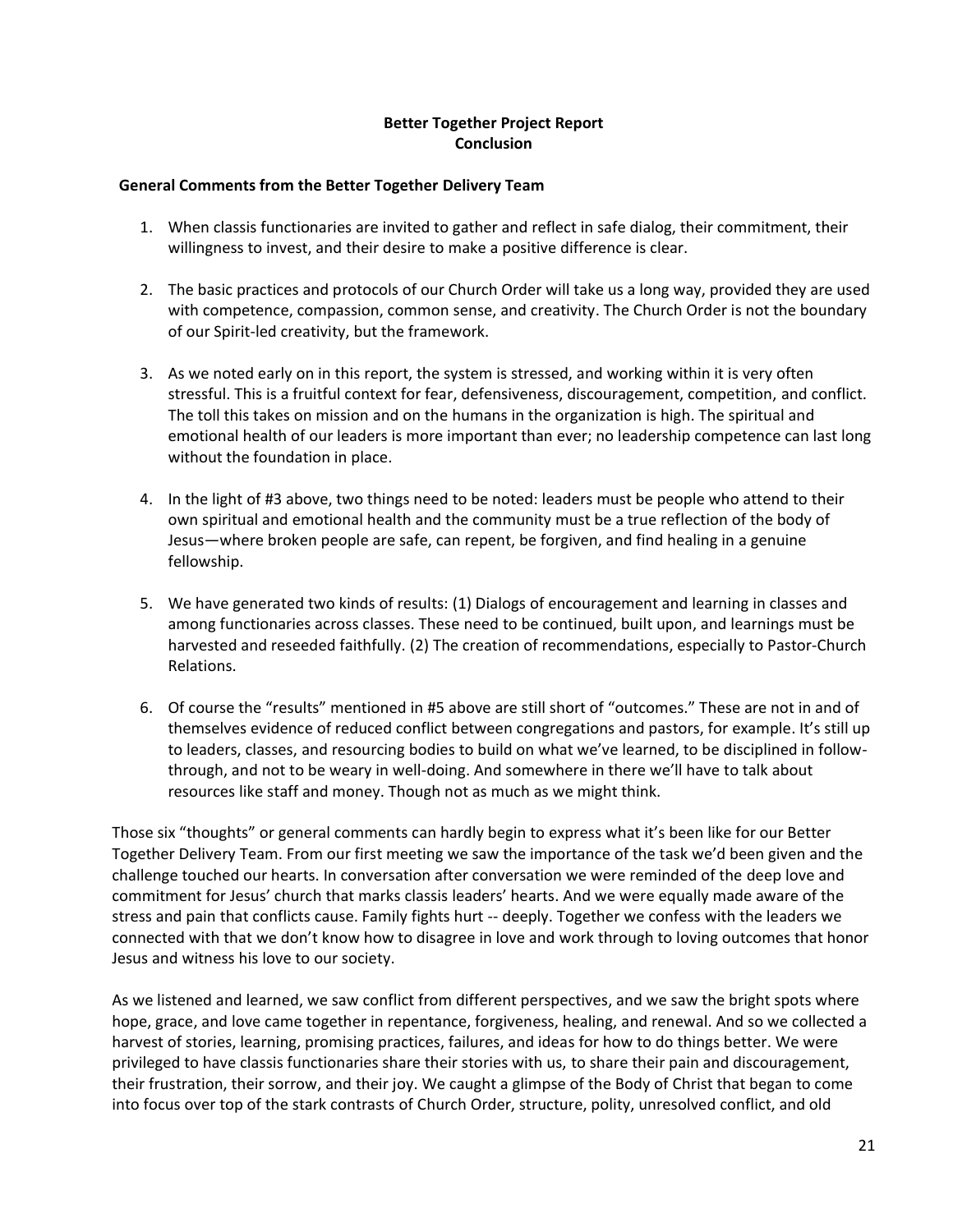practices. The Bride is beautiful behind the dated clothing and the market-driven accessories. Love and healing move along the powerlines formed by arteries and nerves of trusting relationships, not along the rigidities of rusty machinery and frayed wiring. We saw it. The Kingdom is at hand.

Being on this team has been a rare privilege and a stimulating generative experience. Perhaps the biggest learning has come from seeing what happens when brothers and sisters in Christ are brought together, provided a safe place to talk, invited to dialog around stimulating and hopeful questions, and then listened to with no pre-cooked advice, no thinly veiled pressure to say it this way or do it that way. Together we saw new opportunities; together we generated new energy; together we rekindled hope. That is the experience we had alongside leaders from all over the denomination.

So now the challenge is to keep recreating contexts in which the hope is nurtured, the permissions to create remains vibrant, and the leadership healthy, energizing, and affirming. All the while praying for the unity Jesus himself longs for. This is what it means to have life as a Body, and to have it abundantly.

Yes, we are exhilarated. Yes, we are charged up. At the same time we do realize that organizational change is a breathtaking challenge. We need leadership in the denomination that is unlike our previous kinds of expertise. It's all that and much more. And the Holy Spirit is not weak or tired. We need to be a church that prays for its leaders, affirms them, offers them the gift of straight and loving feedback, trusting that God will do more than we can ask or imagine through his church.

It was a privilege to serve on this ad hoc team, especially at this time of lots of change and innovation in the denominational structures. The crucial question is: In 2020, will congregations and classes attest to the effectiveness of this work? Lord willing, we hope they will.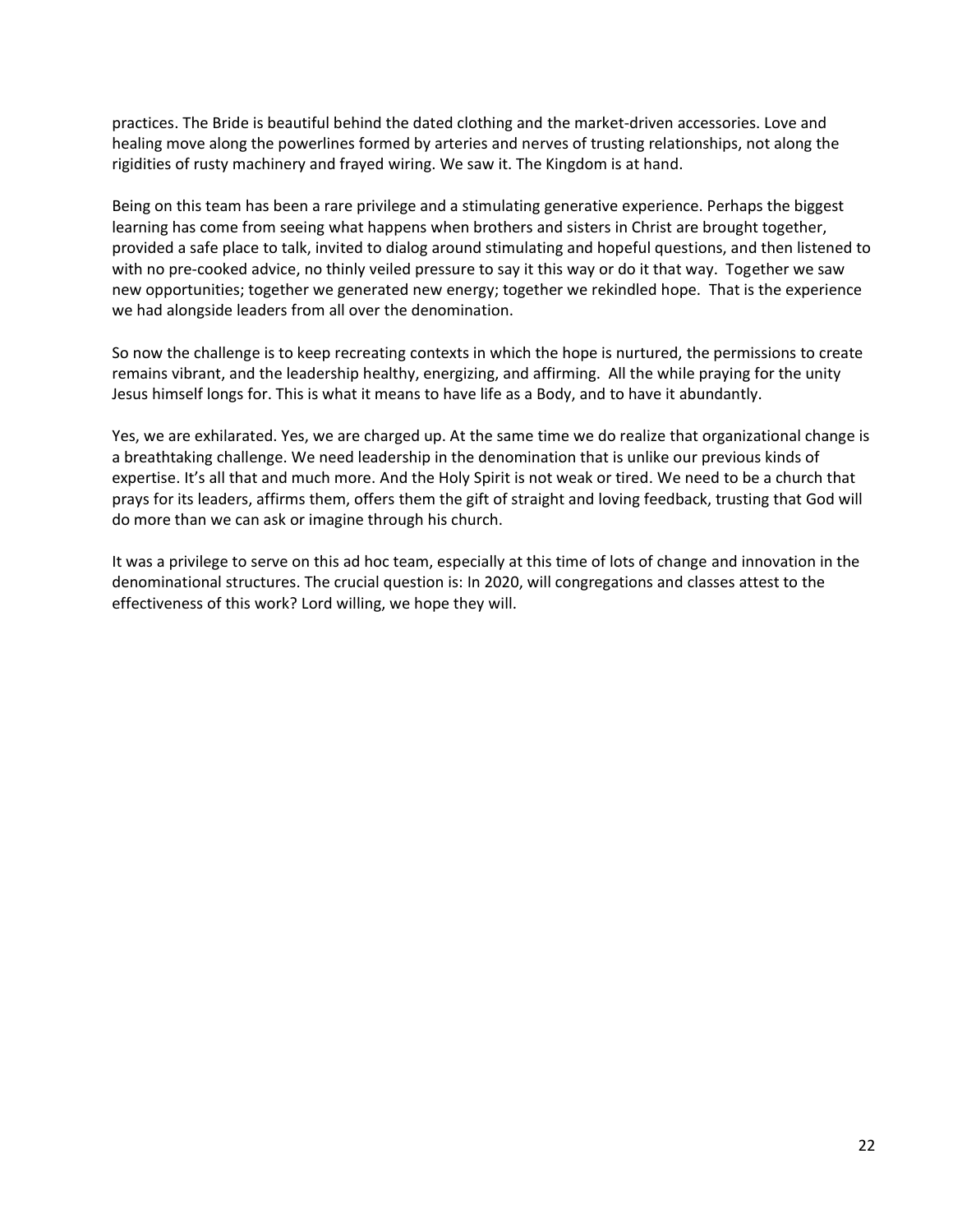#### **Appendix A Project Process**

#### **September – December 2013**

- Formed a bi-national five person team—Delivery Team (DT). Derek Atkins, Holly Koons, Karl Westerhof, Karen Deboer, and Lis Van Harten.
- Received a broad overview of classis functionary roles: Church Visitors (CV), Regional Pastors (RP), Synodical Deputies, Classis Counselors (CC), and Mentors.
- Brainstormed potential strategies.
- Identified RPs and CVs as the two functionaries to begin working with.
- Met with advisory team.

#### **January – June 2014**

- Explored options for resourcing classis functionaries: website, stories, webinars, hard resources, gatherings, etc.
- Identified 15 classes to work with:

| Alberta N            | <b>GR South</b> | Lake Superior  |
|----------------------|-----------------|----------------|
| <b>BC South East</b> | Hackensack      | Pacific NW     |
| CA South             | Heartland       | Rocky Mountain |
| Chicago South        | Holland         | Toronto        |
| Eastern Canada       | Lake Erie       | Southeast US   |

- Interviewed almost 100 CVs and RPs about their work joys and challenges.
- Held two gatherings to listen to/learn from CVs and RPs (Kitchener, ON and Grand Rapids, MI).
- Observed four classes meetings: Grand Rapids East, Georgetown, Grand Rapids South, and Kalamazoo.
- Interviewed several Home Missions Regional, and Ethnic, Leaders.
- Met with advisory team.
- Ongoing relationships/communication with the classis functionaries the DT has connected with. Relationships are important.

#### **July – November 2014**

- Reviewed and approved a Church Visitor Pilot Project to be done in classes Grand Rapids East, Kalamazoo, Holland, and Zeeland.
- Disseminated a *Findings* document which summarized learnings to-date from listening to CVs and RPs.
- Worked on items for Pastor Church Relations' (PCR) website related to classis functionaries.
- Tracked best practices of CVs and RPs.
- Conducted virtual meetings with CVs and RPs.
- Met with advisory team.
- Ongoing relationships/communication with the classis functionaries the DT has connected with. Relationships are important.

#### **December 2014 – February 2015**

- Decided to work with Stated Clerks rather than Synodical Deputies.
- Interviewed 27 SCs about their work as it relates to challenging situations between pastors and congregations.
- Began working on short video clips for each of the five classis functionaries the DT is working with: Regional Pastors (RP), Church Visitors (CV), Stated Clerks (SC), Church Counselors (CC), and Mentors.
- Engaged the Canadian SCs and Classis Leaders (in Burlington, ON) in a discussion on the *Findings* document which summarized learnings from listening to CVs and RPs.
- Launched the CV Pilot Project in classes Grand Rapids East, Kalamazoo, Holland, and Zeeland.
- Sent out surveys to Mentors and Mentees to gain insight into the two roles, the process of mentoring, and how things are going in the relationships between Mentors and Mentees.
- Submitted mid-project report to Ministry Leadership Council (December) and Board of Trustees (February).
- Partnered with Classis Renewal to make presentation at one winter classis meeting— Central Plains.
- Hosted one day event for RPs in Vancouver for relationship building, shared learning, and continuing education.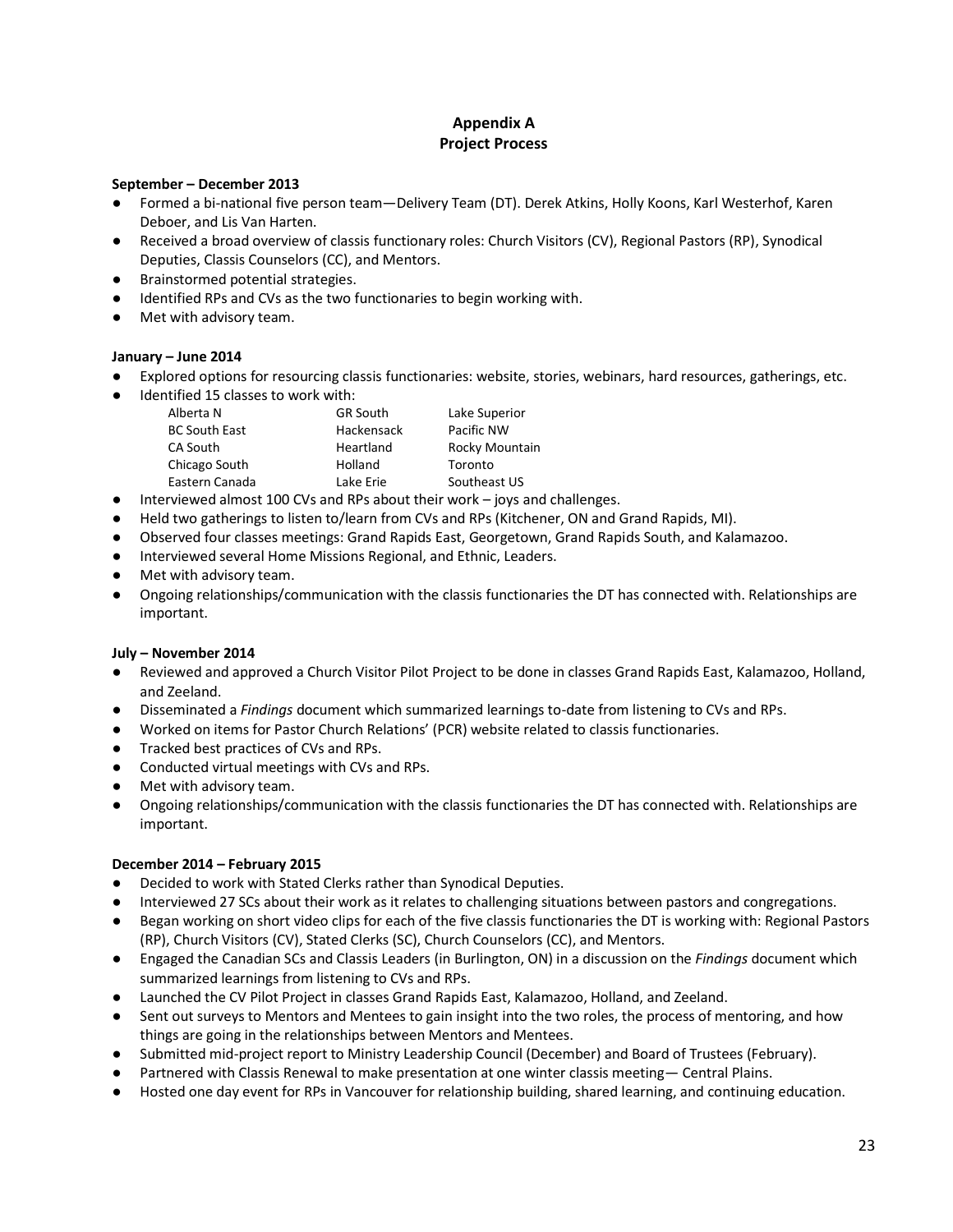- Created *Brief Guide to Church Visiting*.
- Sent recommendations to PCR regarding RPs and CVs—based on work done to date.
- Ongoing relationships/communication with the classis functionaries the DT has connected with. Relationships are important.

#### **March – April 2015**

- Wrote summary of conversations with Stated Clerks (SC).
- Wrote summary of Mentor and Mentee survey findings.
- Updated *Findings* document with information gathered from SC, and Mentors/Mentees.
- Partnered with Classis Renewal to make presentations at two spring classis meetings— Lake Erie & Northern Illinois.
- Partnered with Candidacy and Classis Renewal to host two events in April—CA and MI.
- Partnered with Calvin Seminary to encourage seminary students on summer internships to connect with local RPs.
- Created diagram of DTs connections and outputs.
- Created short videos for two of the five classis functionaries the DT is working with: RPs and CVs.
- Hosted one day event for RPs and their spouses in Chicago for relationship building, shared learning, and continuing education.
- Launched webpages for RPs, CVs, SCs, CCs, and Mentors on PCRs website.
- Met with advisory team.
- Ongoing relationships/communication with the classis functionaries the DT has connected with. Relationships are important.

#### **May – July 2015**

- Received mid-project report from Church Visiting Pilot Project.
- Sent recommendations to PCR regarding Mentors/Mentees.
- Meet with some Calvin Seminary faculty to share DTs work.
- Conducted mini project with Regional Pastors (RP) and Seminary Summer Interns.
- Ongoing relationships/communication with the classis functionaries the DT has connected with. Relationships are important.

#### **August – December 2015**

- Interviewed and surveyed 79 Classis Counselors (CC) regarding their role and its joys and challenges.
- Made presentations at two Fall classes meetings—Yellowstone and Rocky Mountain.
- Wrote summary of RP/Seminary Summer Interns mini project and shared it with Calvin Seminary.
- Decided not to create videos for Stated Clerks, Classis Counselors, and Mentors.
- Made presentation at Regional Pastors Conference.
- Wrote summary of conversations with CCs.
- Sent recommendations to PCR regarding CCs.
- Updated *Findings* document with information gathered from CCs.
- Added "promising practices" to website for RPs, CVs, Mentors, and CCs.
- Received final report on Church Visiting Pilot Project.
- Wrote final Better Together project report and submitted it to Ministry Leadership Council for January 2016 meeting. Final report to go to February 2016 Board of Trustees meeting.
- Met with advisory team.
- Ongoing relationships/communication with the classis functionaries the DT has connected with. Relationships are important.
- Better Together Project completed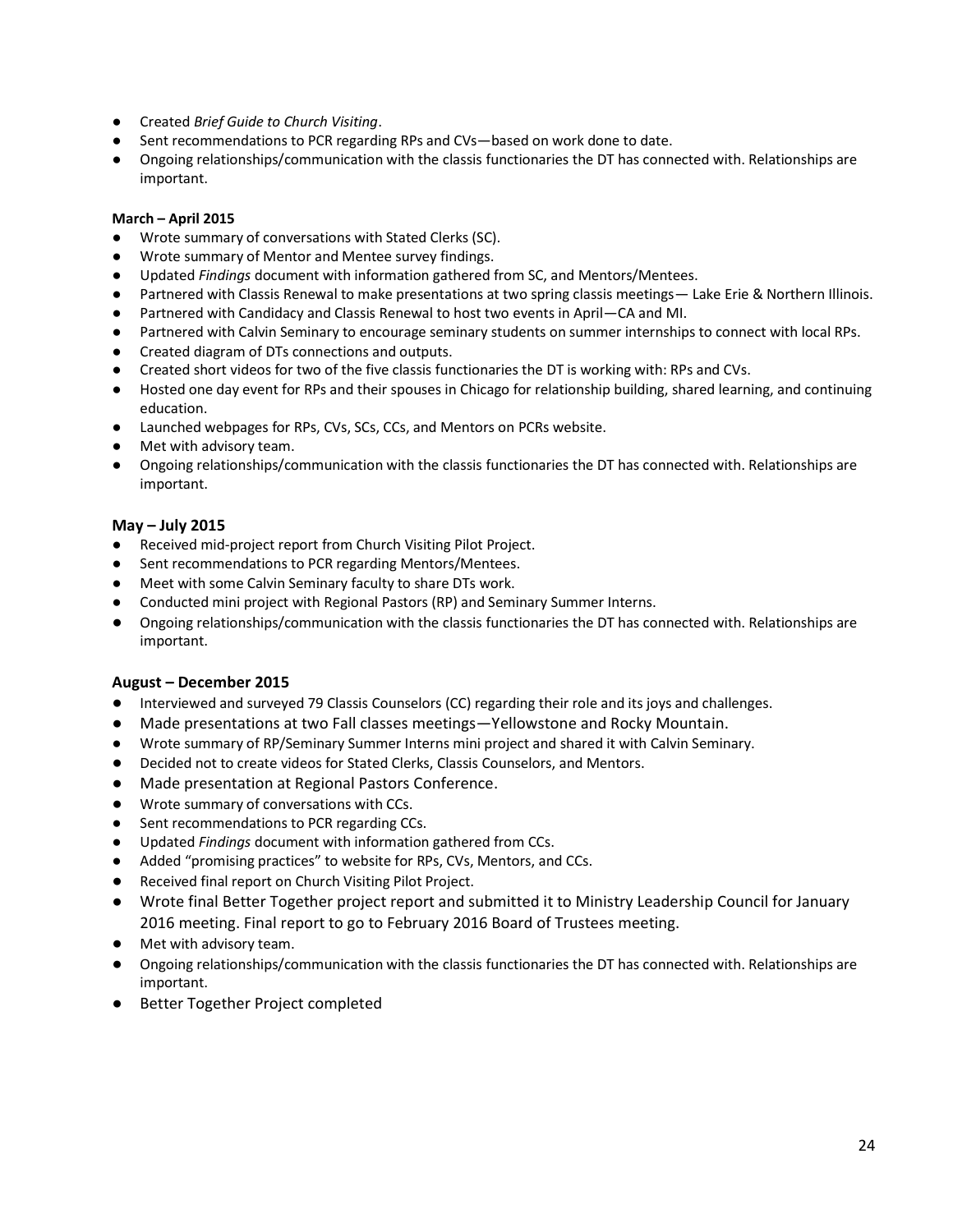#### **Appendix B Connections/Outcomes Diagram**

#### **Better Together Delivery Team**

#### **Overview of Connections & Outputs**

#### November 2015

(Connected with almost 500 leaders)

from 44 classes)

#### **Church Visitors**

- Phone conversations
- **Regional gatherings**
- Written  $Q$  & A
- Findings doc & feedback **Quarterly updates**
- **Church Visiting Pilot Project**
- Findings/recommendations to PCR
- Video created
- Training in Denver, CO

#### **Regional Pastors**

- Phone conversations
- **Regional gatherings**
- Written  $Q$  & A
- Findings doc & feedback
- Quarterly updates
- Findings/recommendations to PCR
- Video created
- Mini RP/seminary intern project **PCR's Regional Pastor Conference**
- 2015

#### **Mentors**

- Mentor and mentee survey
- Findings/ recommendations to **PCR**
- Quarterly updates
	-
- Website CV Pilot Project

 $\bullet$ 

ö

۰

 $\bullet$ 

 $\bullet$ 

۰

۰

(model and report)

Videos

**Final report** 

**Outputs Findings doc** 

Role descriptions

Mid-project report

**Promising practices** 

PCR oval chart

Qualifications

1-page CV Guide

### **Classical Counselors**

- Phone conversations  $\bullet$
- Written Q & A
- Findings/ recommendations to PCR

#### **Stated Clerks**

- Phone conversations
- Written Q & A
- Findings doc & feedback
- Ontario gathering
- Karl/Carl classis visits
- Carl/David Koll gathering
- Karl/David Koll gathering
- Findings/recommendations to **Classical Renewal Group**

#### **Additional Connections**

- Regional Pastors' spouses
- Seminary faculty
- Seven classes presentations
- HM regional/ethnic leaders
- MLC & BOT reports
- **Collaboration with Classis** Renewal Ministry Team
- Collaboration with Candidacy Office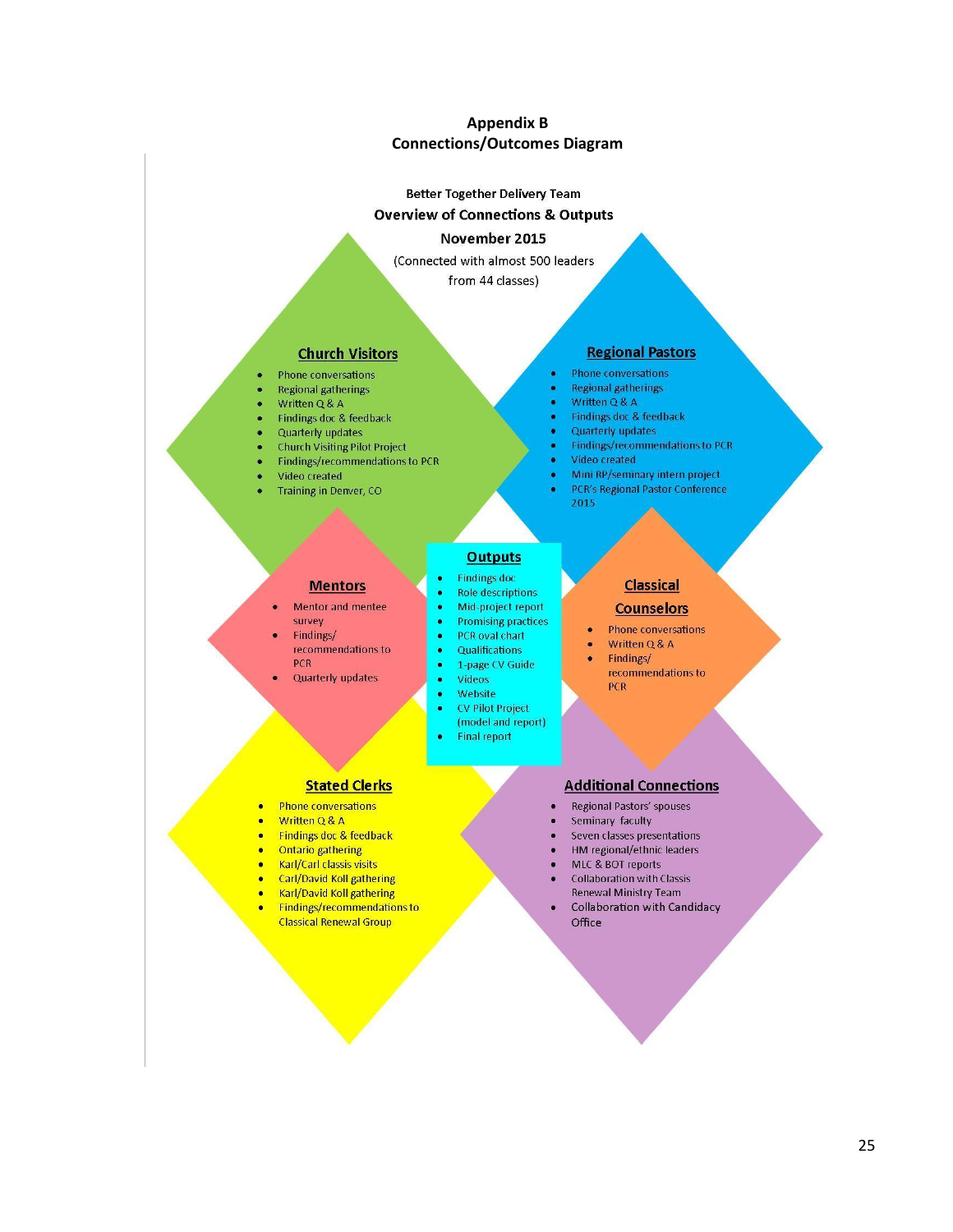#### **Appendix C Regional Pastor/Seminary Intern Mini Project**

At one of our meetings at Calvin Theological Seminar (CTS), we wondered if it might be useful to have Regional Pastors (RP) reach out to seminarians on summer internships. The Mentored Ministries office at CTS generously shared with us the details of their summer placements for the summer of 2015 and we reached out the Regional Pastors in each of the classes where seminarian interns would be working.

This section reflects the work of the relatively few RPs who made contact with the seminary interns to introduce the seminarians to the role of RPs and the mentoring program. While the number of connections was low, it was interesting to note that in a couple of cases in-depth mentoring did take place.

Having spouses involved in these conversations was helpful. The seminarians represent a really wide range of experience and existing networking. In at least one case, the RP helped the seminarian couple do some realistic planning in the light of changed circumstances. Two RPs met six times with their seminarian interns. Being a listening and encouraging presence was especially valuable for a few seminarians who encountered a bit of a surprise or a dismaying development upon arrival at the internship site.

Interns sometimes get tangled up in conversations about the church's need for a pastor, and expectations of making tentative commitments far into the future. Mentors can help interns maintain healthy perspective.

Responsibility for setting up these mentoring relationships is sometimes unclear, leading to confusion.

#### Recommendations:

- Develop a brochure or resource on the PCR website that presents the mentoring package with clear expectations and guidelines.
- Share specific guidelines for how to access and use the book *Toward Effective Pastoral Mentoring.*
- Clarify the importance of mentoring and procedures for setting those relationships up to seminary graduates so that they bring informed expectations to classis.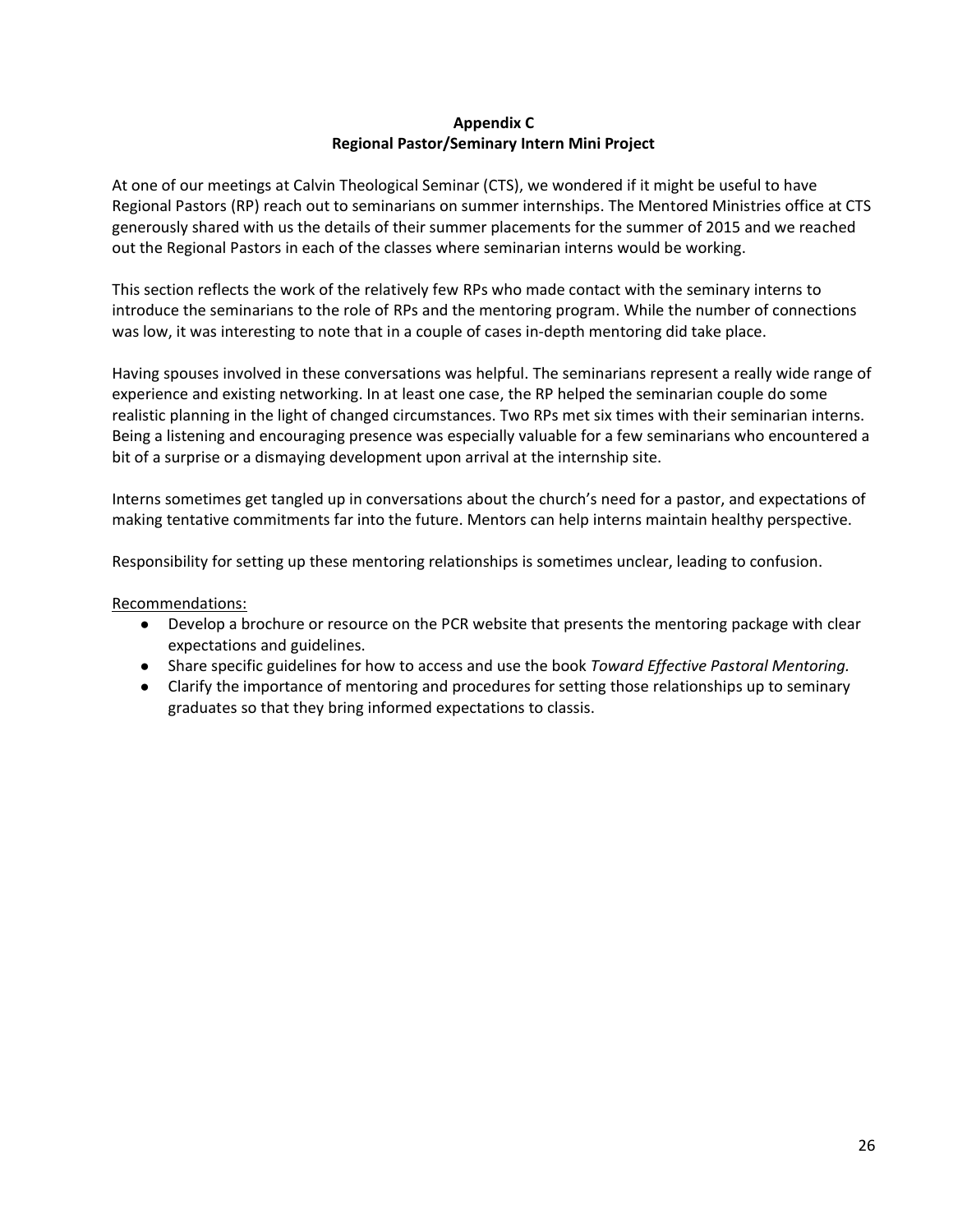When PCR was asked to develop ways to "get involved earlier" in difficult pastor-congregation situations, it seemed important to raise awareness of early indicators that signal when a situation was shifting toward difficul which PCR is experimenting to see if it can foster observations and conversations contributing to the health and resilience of a congregation. This diagram is not intended to be exhaustive or objective but to stimulate ima *leaders and, at times, with church visitors or congregational coaches.*



# **Crisis**

- Conflict
- Loss of members
- Criticism of pastor's style or conduct
- $-$  Sparking incident(s)
- Significant interpersonal tension
- $-$  Level of pain intolerable to many
- Additional loss of lay leaders
- Questions of survival
- Growing polarization



- 
- 
- 
- 
- 

#### Resource Concerns

- Cannot afford to lose more people
- Reluctant to ask for help
- $-$  Financial concerns re: neede help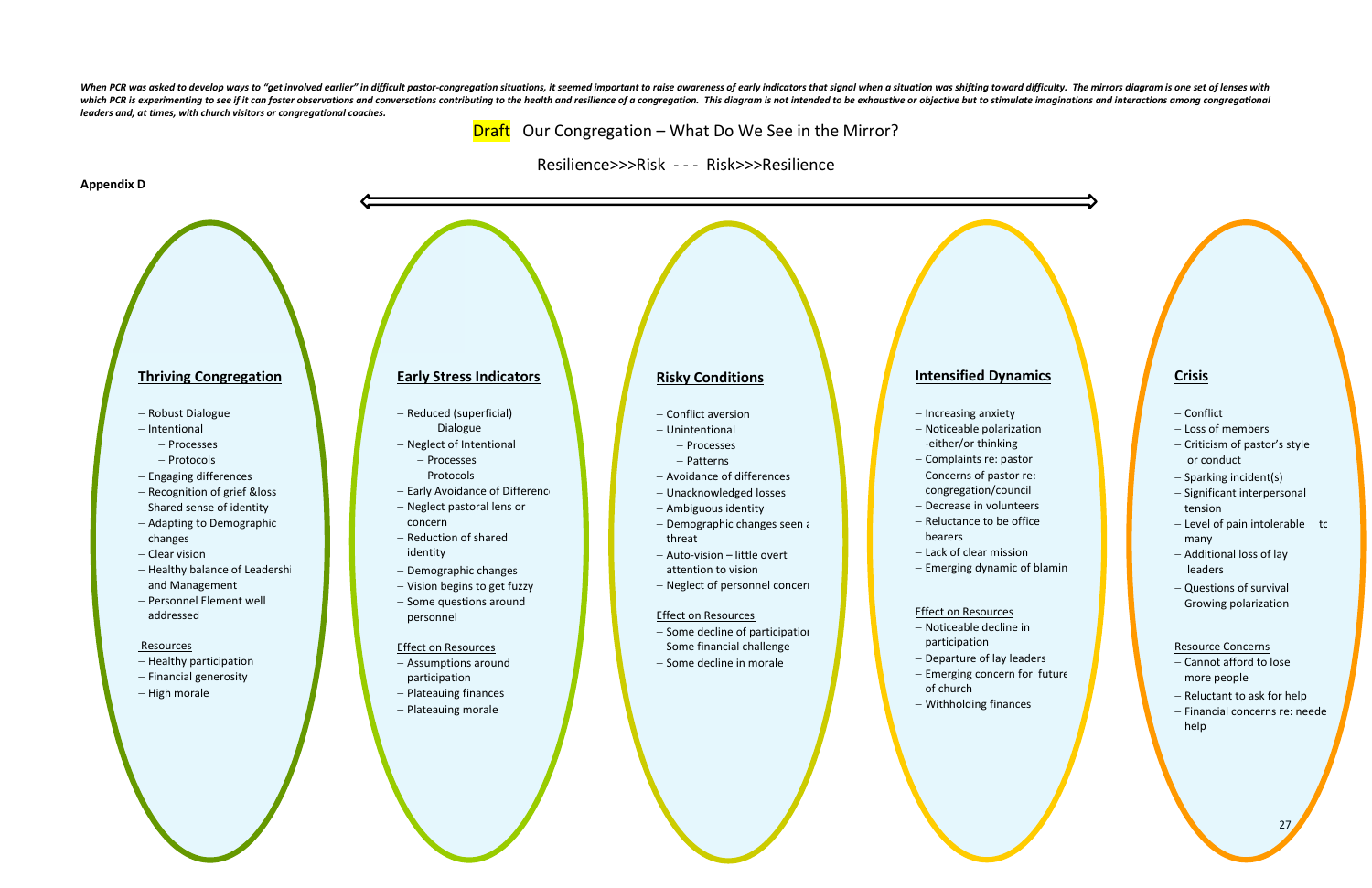#### **Appendix E Church Visiting Pilot Project**

#### **I. Reflections on the Church Visitor Pilot Project**

One of the joys of working on a project like Better Together has been seeing the various ways God has been using conversations as a sort of kindling for action. As we were wrapping up our work with Church Visitors, Stan Koster*,* Home Mission Great Lakes Congregational Coaching and Healthy Church Team Leader initiated a conversation with Lis Van Harten about church visiting. A few weeks later, after a conversation with Harold Veldman, pastor in Classis Zeeland, we had in our hands a proposal from Stan to pilot a new approach to church visiting using an adapted version of the Healthy Church Survey as a basis for the church visit conversation.

When we started Better Together, we didn't anticipate sponsoring any pilot projects. However, Stan's passion for renewing the practice of church visiting—along with the strong work his classis (Classis Holland) has done re-visioning church visiting—prompted us to consider how we might be able to help him explore the idea with a small group of church visitors from West Michigan. Stan, along with Carl Kammeraad and Rodger Rice helped lead the pilot and the three got to work gathering leaders from four classes to speak into the development of the survey and the process.

It's not often that we see something go from idea to paper to process within a few months' time, but given the timeline we were working with, the pilot project team did just that. After approval in late 2014, spring of 2015 saw CVS in classes Kalamazoo, Zeeland, Holland, and Grand Rapids East using the re-imagined church visiting approach with churches. In the fall of 2015, many of those CVs gathered in Grand Rapids to share stories of how their church visits went using the new church visiting process. I was amazed to hear many stories of success… of postures reimagined, doors and pathways to conversations reopened, and renewed thoughtful engagement between church visitors and councils.

Success in West Michigan is one thing, but based on these early returns we hope that what started as a conversation between two people finds a way to continue to grow into a church visiting process that can benefit churches and classes across the denomination. One of the most promising things about the pilot is the many ways CVs tailored the framework to meet their local needs. It's these kinds of flexible tools that will be the resources our churches ask for in the future. We were happy to be able to play a small part in getting this experiment off the ground and hope that in the future it will be piloted in other regions or clusters to see how it might bless others.

This pilot project in Church Visiting has demonstrated a creative and generative option for church visiting across the CRCNA. There is significant potential here to change the conversation by engaging the congregational leaders around fresh criteria and by introducing language with which leaders can discuss the health and vitality of the church's life. It is one of several approaches to church visiting that, we believe, holds significant merit. And it will be essential that church visiting teams recognize when this approach is recommended and when it is not.

There are a variety of congregational situations which church visitors will face. It is critical that church visitors have multiple approaches to their work and that there be sufficient pre-visit conversation to ensure that an appropriate process is selected for the visit. Situations in which there are significant personnel issues, knotty doctrinal/philosophical differences or polarizing factions may suggest something other than the "healthy church survey" approach for the visit in question.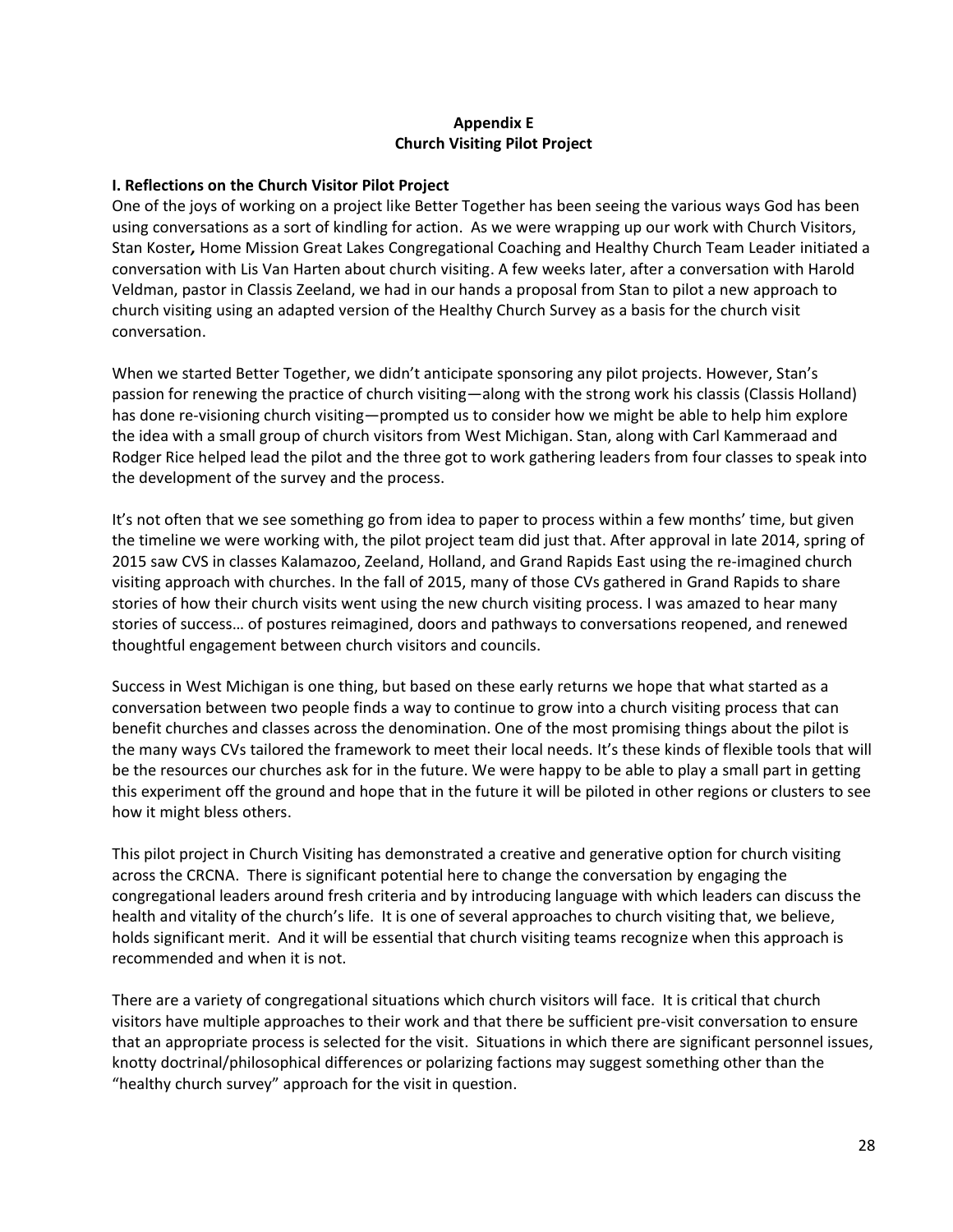#### **II. Church Visiting and Church Polity - Some Further Discussion**

In the polity of the CRCNA there is a healthy, necessary tension between the authority of a local church council, and the authority of classes and synod. Authority is given by Christ Jesus, to the church—broadly and organically speaking—and with respect to the assemblies, this is identified as ranging from original (council) to delegated (classis/synod). As Henry deMoor puts it, " the local church is fully equipped for its government only after it is blessed with channels of accountability to the broader church…No congregation is an island." (Christian Reformed Church Commentary p. 153)

In practice, it seems that the balance of authority often tilts towards that of the local church council. Thankfully, in situations of basic health, this tilt is not problematic: there are many examples where healthy, capable local leaders are committed to each other and to the congregation, and exercise loving, assertive, servant leadership in self-effacing, hospitable and Christ-like ways. But, there are also occasions when there is a basic misalignment of perspective and culture between the called pastor and the selected lay leaders (council). The tension arises early and, in most cases, the efforts to address the situation are hampered for the same reasons that the relationships are difficult from the beginning. Conversations are tense and seem more like the volley of the tennis match than the complementarity of an elegant ballroom dance. Outside help is not solicited until conflicts have grown quite intense. All too frequently, pastoral tenures end painfully.

Another example and perhaps more ominous for the church is when the pastor and the council are "on the same page", but that page is fraught with dynamics that do not bode well for the long term health of the congregation or its members. In this case, the local church council can begin to smell like a cult – an impregnable cohort of persons who lead the local church without regard for the perspectives or potential input of the congregation or the larger church world. The collective "self-assurance" of the local church leadership creates an impregnable barrier through which neither the members of the church nor the larger church community can gain access.

Following the example of Paul, Silas, Barnabas, Timothy and the church leaders of the Protestant Reformation, the CRCNA has created a way for congregations and their leaders to stay in relationship so that local congregations and councils may be blessed by channels of accountability and encouragement from the broader church. This way is called "church visiting". It is a tradition going back to Paul, but when appreciated and tended can become part of a rich and nourishing Body life. Specifically, it provides a way for the broader church to enter into the life and engage the leadership of a local congregation, even if assistance has not specifically been requested.

When, through the denominational administration, synod told the Office of Pastor-Church Relations to find ways to "get involved" earlier, the staff was faced with creating some new system, or, hiring some more people, or developing some other plan. It seemed to PCR staff that church visiting, while suffering from lack of respect, had also suffered from a lack of tending and a lack of innovation within this important tradition. And, it seems preferable to reinvent and renovate this process that dates back to the New Testament church than to invent something unique to the current conditions, context and culture.

So, our team recommends development of a new vision and roadmap for Church Visiting 2.0. (This roadmap begins with the recommendations we have sent to PCR regarding Church Visiting.) We intend to honor an old and venerable tradition with some new and helpful wrinkles. And, we intend both to create some sense of denominational standard for church visiting, while also honoring and taking account of the unique cultures and situations of each classis and congregation.

**II. Church Visiting Pilot Project Report begins on the next page.**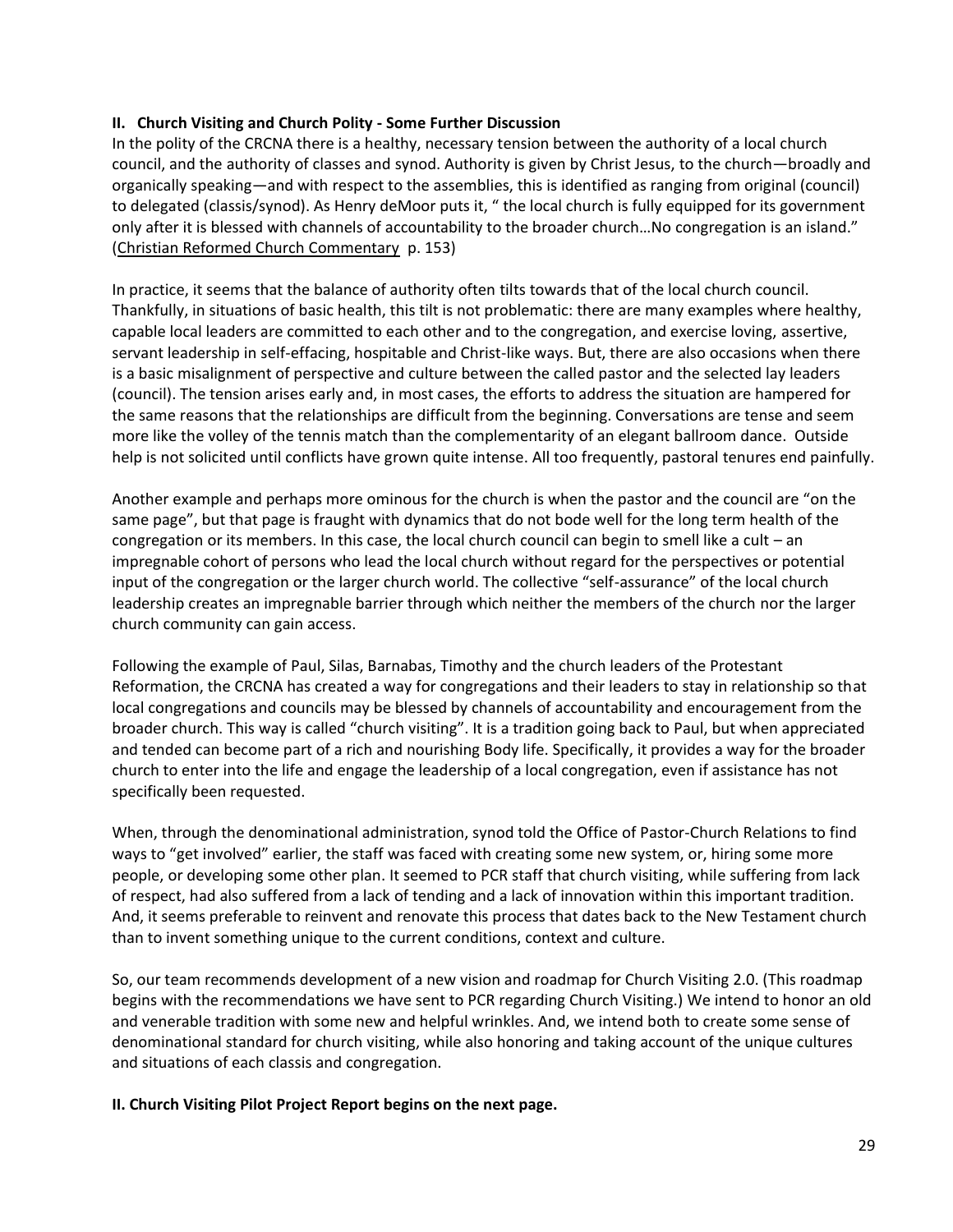# **Report on a Pilot Study On Redesigning Church Visiting for the CRCNA**

*Working Document - December 3, 2015*



*Carl Kammeraad Stan Koster Rodger Rice*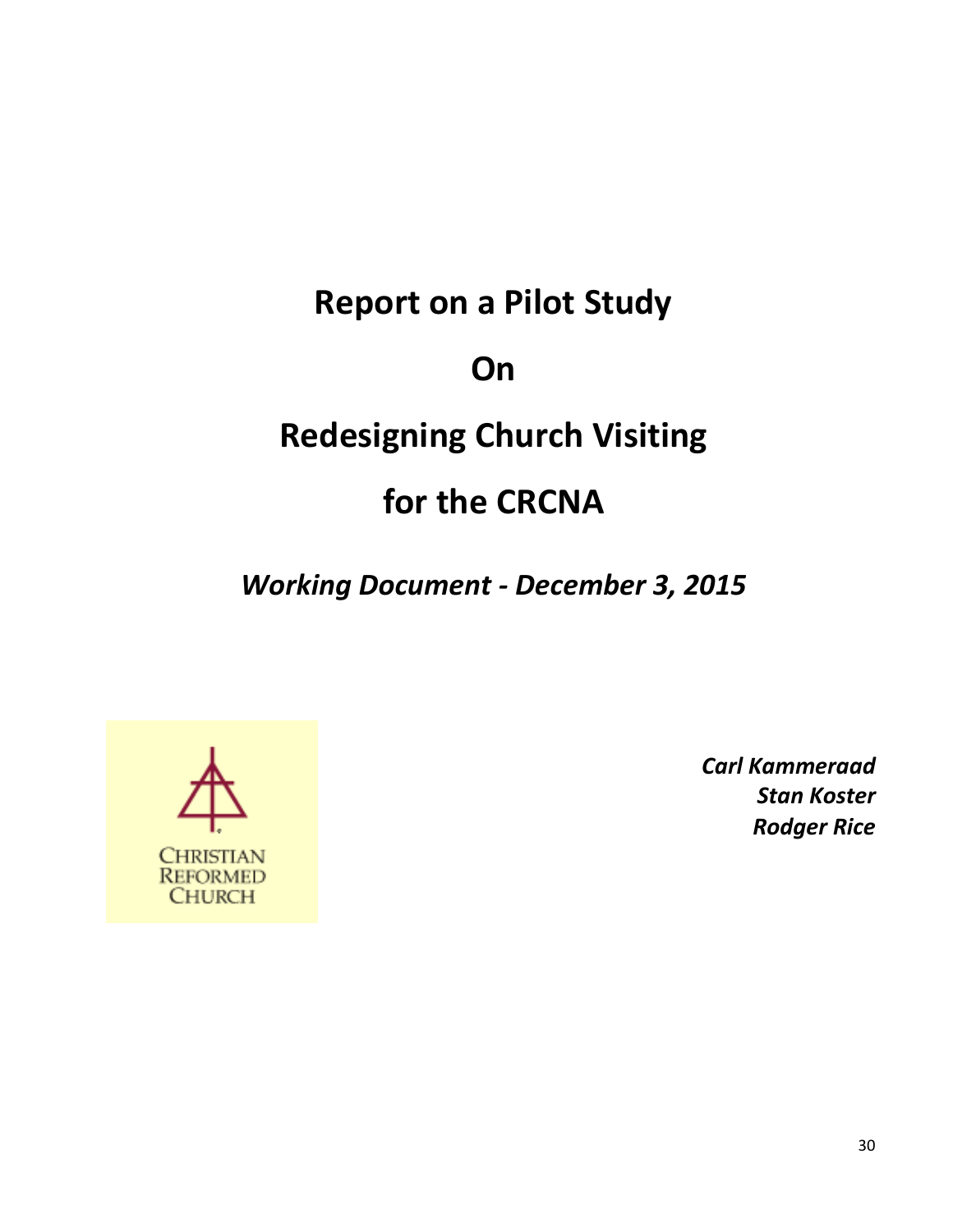# **Church Visiting Pilot Project**

# **Index**

| <b>Section</b> |                                                                                         | <b>Page</b> |
|----------------|-----------------------------------------------------------------------------------------|-------------|
| ı              | <b>Background</b>                                                                       | 31          |
| Ш              | <b>Guiding Framework</b>                                                                | 31          |
| Ш              | <b>Progress to Date</b>                                                                 | 31          |
| IV             | <b>Findings</b>                                                                         |             |
|                | New Possibilities emerging from an<br>А.<br><b>Adaptive Approach to Church Visiting</b> | 32          |
|                | <b>Revisions in the Role of Church Visitors</b><br>В.                                   | 32          |
|                | <b>Revitalizing the Role of Church Councils</b><br>C.                                   | 33          |
| v              | <b>Recommendations</b>                                                                  | 34          |
| VI             | <b>A Word of Caution</b>                                                                | 35          |
| VII            | <b>Concluding Remarks</b>                                                               | 35          |

# *Appendices for Church Visiting Pilot Project Report can be found in a separate document.*

The Appendices are:

- 1. Church Visiting Proposal
- 2. Guidelines for Conducting Church Visiting Pilot
- 3. List of Participants
- 4. Copy of the Church Visiting Survey
- 5. Sample Chart of Results
- 6. Supplemental Questions Used in Church Visits
- 7. Definitions of Health Areas Used in Survey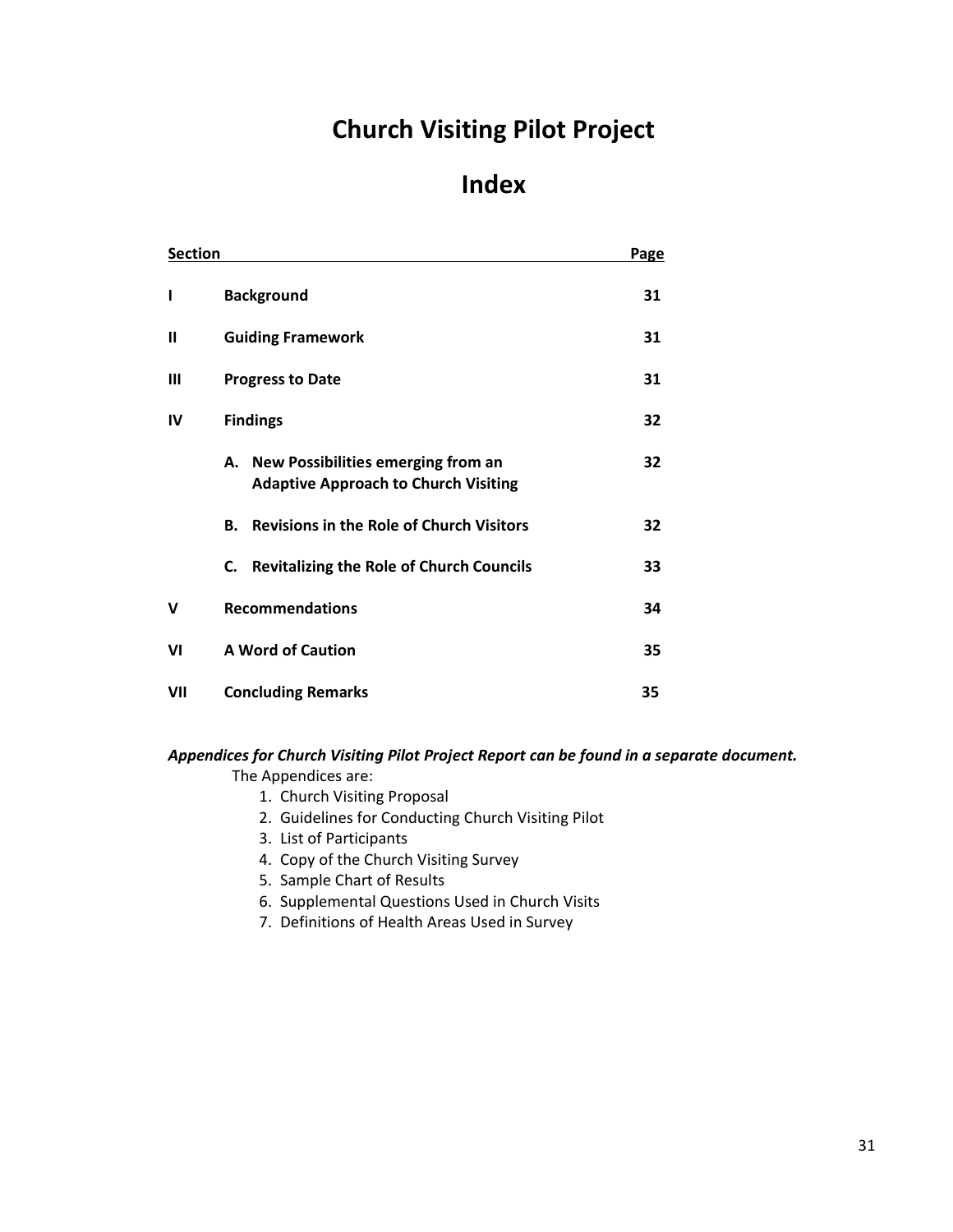# **Church Visiting Pilot Project**

#### **I. Background**

In October 2014 the Better Together Delivery Team approved funding the one-year pilot proposal for revitalizing church visiting as conducted by classes (See Appendix 1). Four classes accepted an invitation to participate: Grand Rapids East, Holland, Kalamazoo and Zeeland. In January 2015 the Church Visiting Survey was tested at Maranatha CRC. In February 2015 twenty church visitors were trained in basic coaching and how to implement the new Church Visiting process, including using the online church visiting survey.

#### **II. Guiding Framework**

- 1. The church visiting pilot was designed as an adaptive experiment to modify and revitalize the church visiting process by addressing the roles of the church visitor and leadership of the local church.
- 2. Church visiting was to be conducted within a spiritual discernment framework using an especially designed church visiting survey to help church leaders see more clearly how God wants them to lead the local church.
- 3. Councils will engage in purposeful conversations, focusing on self-assessment, healthy church language and action planning to grow faithful disciples eager to serve Christ's mission in the world. Church Visitors will assist in these.
- 4. This pilot project assumes a small number of congregations (two to three) for each church visiting team to aid in building healthy, supportive relationships with council leaders.

#### **III. Progress to Date**

- 1. December 2014 Nine representatives of four classes were assembled for orientation to the project, getting feedback to the proposal, and initiating recruitment of church visitor teams
- 2. January 2015— Church visiting survey tested using Maranatha CRC's council. Results were used in a council retreat
- 3. February 2015 —Leadership Team conducted a training session for church visitor teams recruited from the four classes
- 4. March-June 2015 —Eight church councils completed their online church visiting survey, received their results reports and were proceeding with the new Church Visiting process, guided by trained church visitor teams
- 5. June 2015 —Leadership Team submitted a progress report to Better Together
- 6. July-October 2015—An additional nine church councils completed their online church visiting survey, received their results reports and were proceeding with the new Church Visiting process, guided by trained church visitor teams
- 7. These churches, listed by their classis, have completed their online church visiting survey and are in some phase of piloting the new church visiting process:

Grand Rapids East **Holland** Calvin Calvin Calvin Central Ave Eastern Ave St Joseph Oakdale Park **East Saugatuck** East Saugatuck Sherman Street Gibson Shawnee Park **Pillar** Pillar

Saugatuck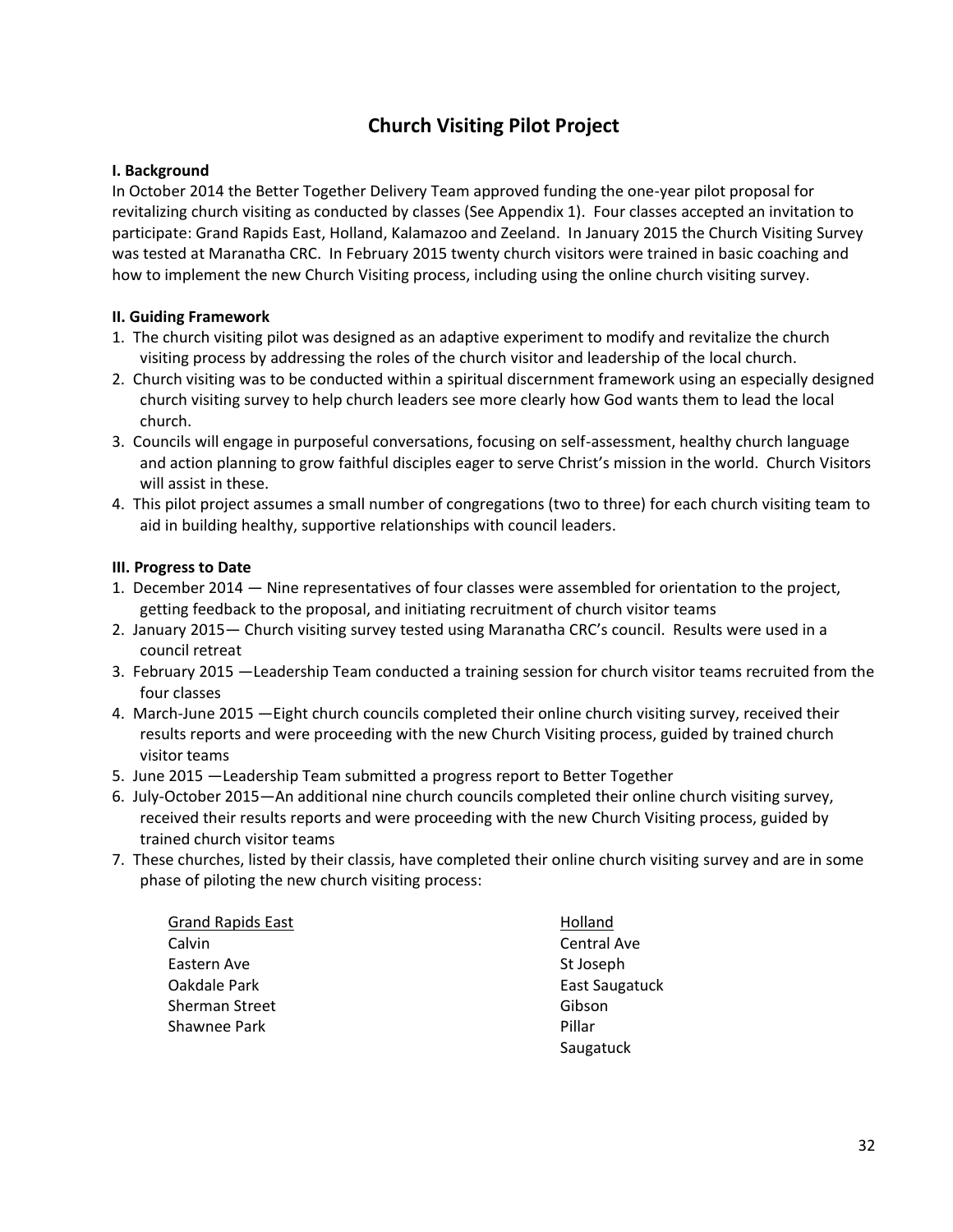| Kalamazoo | Zeeland                |
|-----------|------------------------|
| Community | Bethel                 |
| Comstock  | Drenthe                |
| Heritage  | <b>First Allendale</b> |
| Third     |                        |

- 8. November 2015—Sixteen people attended a debriefing on the pilot project on November 13. Recorded notes from four small group discussions and from a closing plenary session were collected. To date 18 churches have participated with285 council member responses.
- 9. December 2015 -Drafting of final report with recommendation. Final report to be submitted early January 2016
- 10. Church visiting using this new approach continues due to expanding interest from church leaders. Classes are considering adopting this approach for use with all of its member churches.

#### **IV. Findings**

As the leadership team worked with church visitors and councils several important insights emerged that fall under three general categories of "Findings":

- 1. What new possibilities emerged from employing an adaptive approach to church visiting?
- 2. What changes occurred in the role of the church visitor?
- 3. What changes occurred within church councils?

#### **A. What new possibilities emerged from employing an adaptive approach to church visiting?**

Since Church Visiting was on life support in many classes the team created an adaptive approach to Church Visiting, including an assessment tool to help inform councils of the current health of the congregation and a relational process for use by Church Visitors. Church visiting teams which have used this new approach report that it has rejuvenated church visiting for the participating churches and visitors. By means of a new survey instrument the church visiting team helped council members to identify and discuss questions for which there are no simple answers. These conversations required and have fostered a healthy level of trust among council members.

The survey results gave data on eleven areas of church health (see Appendices 4, 5 and 7) and provided a good foundation for a meaningful discussion of the spiritual health and missional vitality of the council and congregation. This more relational approach produced discomfort in some councils. Council members were hesitant to move from the old Q and A responses into a self-reflective conversation about their roles as elder and deacon. In addition the comments section of the survey proved to be a valuable tool enabling council members to put into words their perceptions of the church's and their own spiritual health.

This more relational approach used by the church visiting teams combined with this new council assessment/survey tool opened up opportunities for councils to engage in a meaningful conversation about their leadership role and to risk attempting something new and different for the good of the church and its leaders.

#### **B. What changes occurred in the role of church visitors?**

One purpose of the Church Visiting Pilot Project is to experiment with changes in the role of the Church Visitor and, as a result, suggest a new identity for those working in this role. Because of the dead formality of church visiting in many classes of the denomination, many have come to abhor performing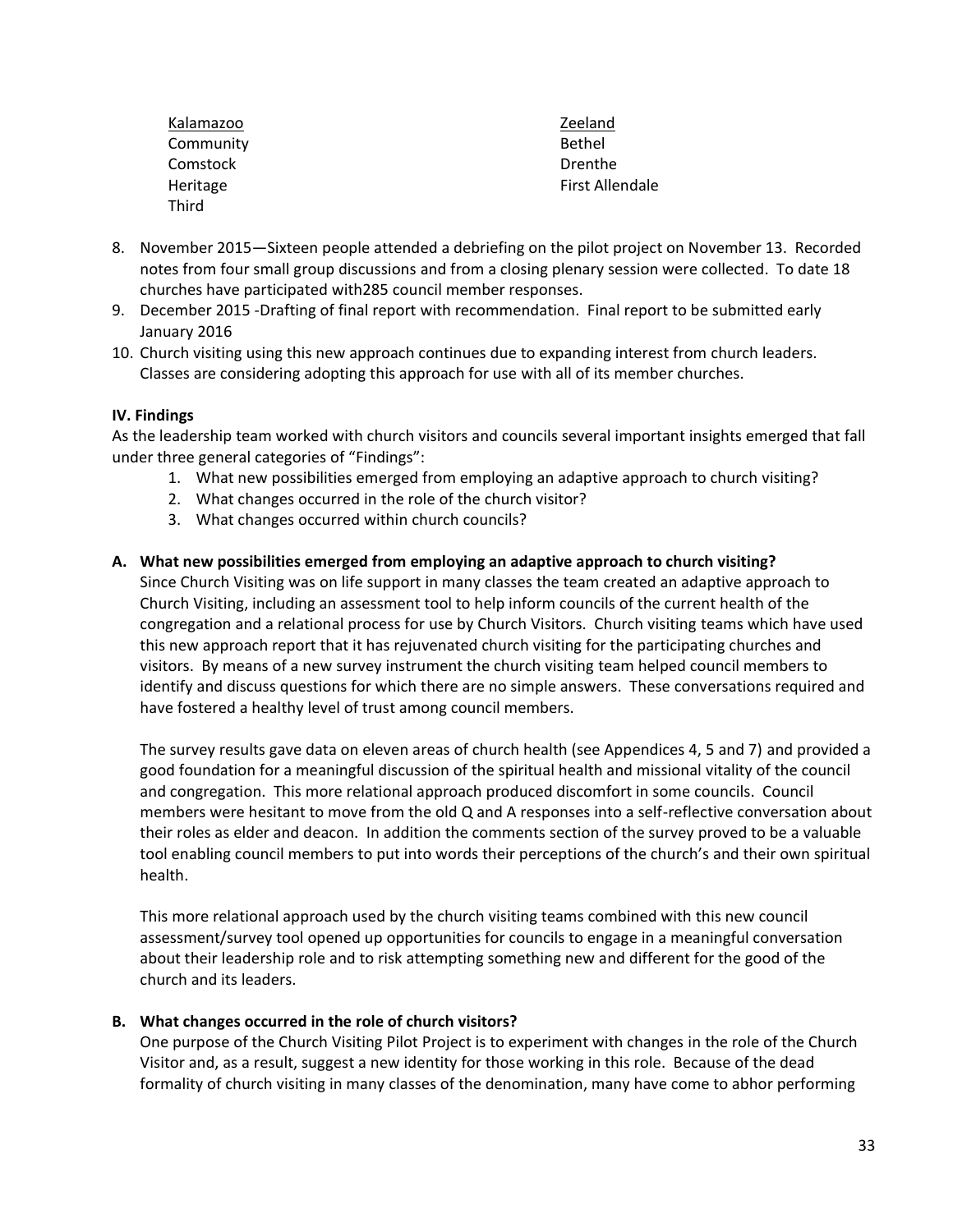the role. It has become perfunctory. In the recent debriefing of this pilot project, one of the Church Visitors wrote, "If we do church visiting and nothing changes, it doesn't seem very worthwhile."

How did the pilot project change the Church Visitor role? As a first step, the leadership team produced a training manual and facilitated a six-hour training session with church visitor teams that included three hours of basic coaching training with three additional hours on how to use the church visiting survey results and engage councils. Church visitors were trained to bring a "listening attitude" to their meetings in order to encourage meaningful conversations with councils. Written reports by church visitors were to capture points of discussion of survey results and appended comments as well as challenges and areas needing attention by church leaders. The primary goal of church visitors, then, becomes assisting councils in identifying and addressing issues important to them.

From feedback and debriefing, the team found the training of church visitors to be vital and well received. Church visitors reported being energized in this new process. Some said it was a delightful experience. Church visitors saw themselves as partners walking alongside the council rather than in an adversarial relationship. What we are finding is that one of the most effective ways to change others, such as councils, is first to change yourself. Changing the role of the church visitor seemed to have a positive impact on councils.

With a longer view in mind, church visitor teams were limited to working with only 2-3 churches and no more. This limitation will allow church visitor teams to develop and maintain a continuing relationship with the same set of councils over a longer period of time. In addition, we are strongly encouraging the makeup of church visitor teams to include a balance of laypersons and clergy. The church visitor teams in this pilot project, due to a one-year constraint, worked with one, at most two, councils. And several of the teams involved laypersons. Unfortunately, there has not been sufficient time to produce evidence of the impact of these project designs. What can be said is that the pilot church visitor teams affirmed that this redesigned church visiting approach will eventually produce positive results.

#### **C. What changes occurred within church councils?**

A basic assumption in this approach is that church visiting should be conducted within a framework of spiritual discernment. The leadership team felt this was foundational in determining and addressing leadership and congregational health. The team found it was important to set an expectation that church visiting is a discovery process, led by the Holy Spirit; and that this approach was designed to help in assessment of both self and congregation through honest and open discussion on matters important to that council. Church visitors also found that being intentional about devotions by using Lectio Divina and similar exercises were important in giving spiritual language to councils and setting the tone for something new.

Perhaps it should not be too surprising to learn there is little institutional memory about the value of church visiting. Among some councils there was the attitude that this is just an annual formality, while others reported that they had not engaged in this activity recently. Many were initially slow to engage in conversation, although visitors reported on significant improvement during the church visiting sessions. Because significance and value needs to re-established in the near term it will to take more time and effort than might be anticipated. It took a lot longer than anticipated to get classes to identify churches and visitor teams, to train and mobilize them, and then to schedule the contacts necessary. This should become easier as classes become familiar with the process, but it does speak into limiting the number of churches each visitor team is given.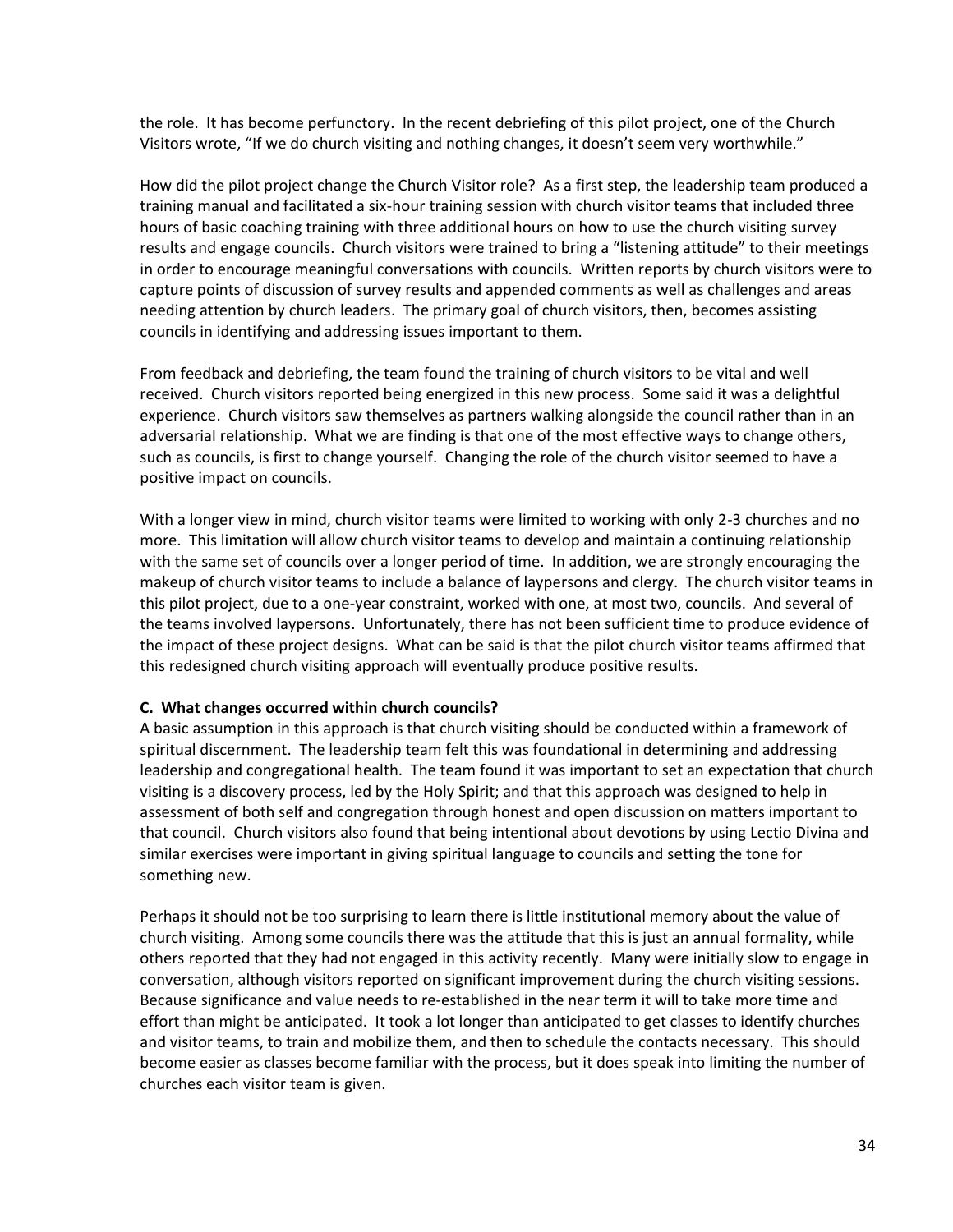Many council members found it difficult to talk about faith and life, and were more comfortable talking about perceptions of the congregation than discussing their personal walk with Christ. However, one of the findings is that all councils agreed, after going through the visits, such self-assessment is fundamental.

It should be noted that one of the first goals in the process was to simply get council members comfortable in feeling safe, being honest and open, then beginning to identify substantive issues. The team found that in most cases the process resulted in more focused reflection on their own spiritual journeys and in finding ways to be supportive of one another.

All councils reported that having such conversations was a significant improvement over the previous method and in several cases expressed excitement about what could be celebrated and the specifically about what they needed to address. Councils were appreciative of have the survey results around stated areas of health. They found the supplemental question listing as very stimulating. The team also found that the size of the council can be a potential barrier which in some cases took more time and effort.

The team found that church visiting needs to be a process with multiple contacts. There is real value in having church visitors meet in a pre-meeting with the pastor and a couple of key leaders to set expectations, answer questions and encourage some preliminary discussion among council members about the process. It was important to make them aware that it is just not a one-time church visit, but has as its goal a continuing relationship through a variety of means, including emails, Skype and or faceto-face follow-up.

There were a variety of possibilities expressed by councils for action steps. One council identified the need for a visioning process within the congregation; another council was affirmed in some initiatives already underway. In a third situation, the process helped a council identify and own a long history of division revolving around the pastor and the council and to seek outside help. Another council discovered and made a commitment to work at improving communication with and involvement by the congregation regarding major decisions. It should also be noted that one council remarked that the conversation went well because church visitors did not push for "concrete" outcomes.

Because most visits were scattered through a six-month time window with most of them being conducted in later summer and early fall, the majority of initiatives are under consideration, and where plans have been made, implementation steps are just underway.

#### **V. Recommendations**

Based on these findings the Church Visiting Leadership Team recommends that:

- 1. This Church Visiting process be introduced to additional regions of the CRCNA by embedding it within an expanding number of classes because it will strengthen and support classis renewal and congregational health and mission.
- 2. In the next 12 months church visitors be trained in six additional classes to continue this renewal process for church visiting. We will continue this process among the 4 pilot classes. We recommend that PCR be involved in how church visitors are selected and supported.
- 3. The guiding framework of this pilot project (see Section II above) be used to guide this next phase since they focus on congregational health and mission.